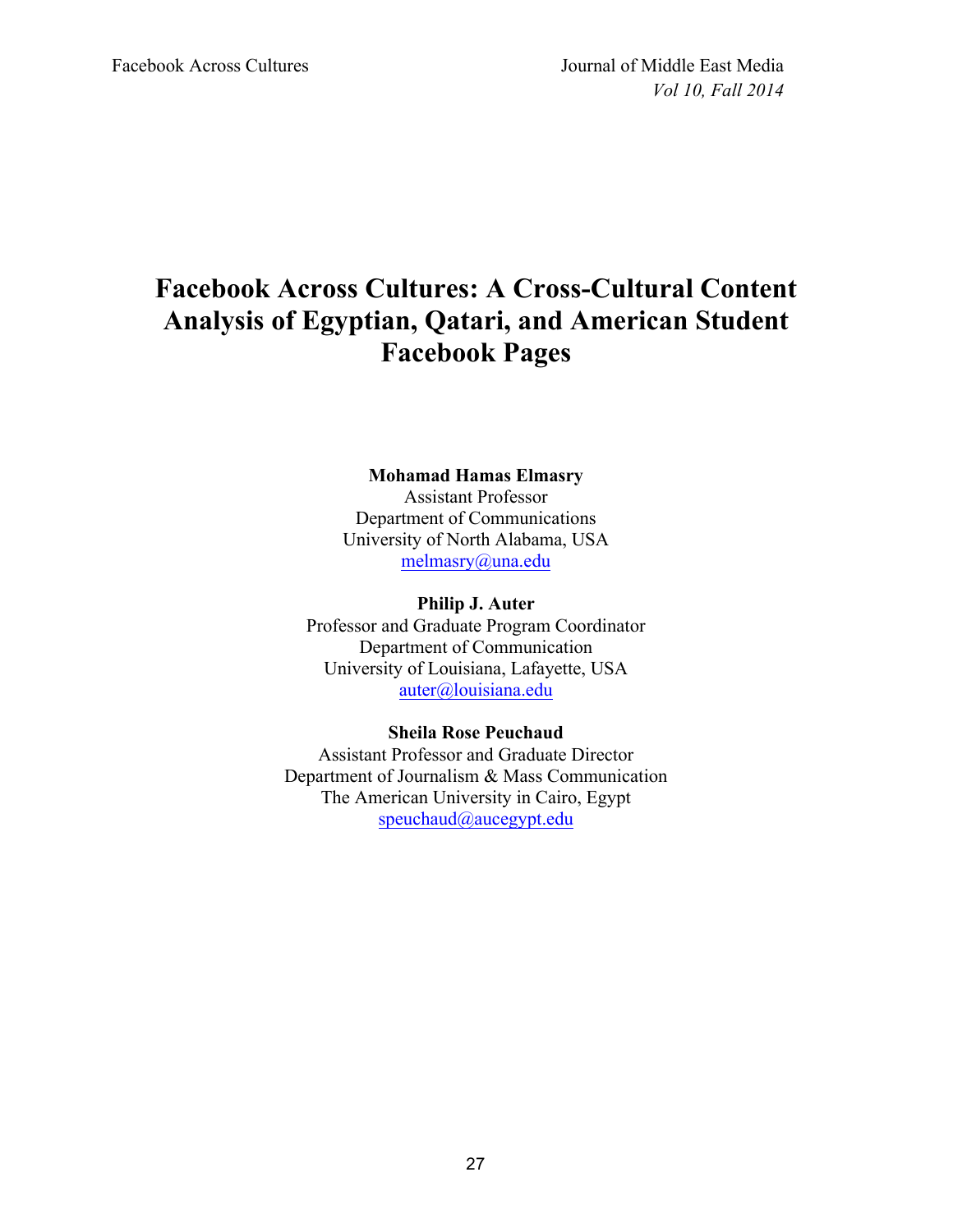## **Abstract**

This study comparatively analyzed college student Facebook pages in Egypt, Qatar, and the U.S. to determine the similarities and differences in how students representing different cultures use Facebook to stay connected with their various groups of 'friends,' and engage in identity construction. A total 246 Facebook pages were analyzed, and results generally supported the notion that self-disclosure varied by culture. For example, Facebook profiles of Middle Eastern students in Qatar and Egypt reflect the more conservative norms in those two countries. Student Facebook pages in Egypt were much more politically oriented, while American pages focused more on social life and personal activities.

**Keywords**: Facebook, Middle East, Egypt, Qatar, cross-cultural communication, social media, self-disclosure, online identity.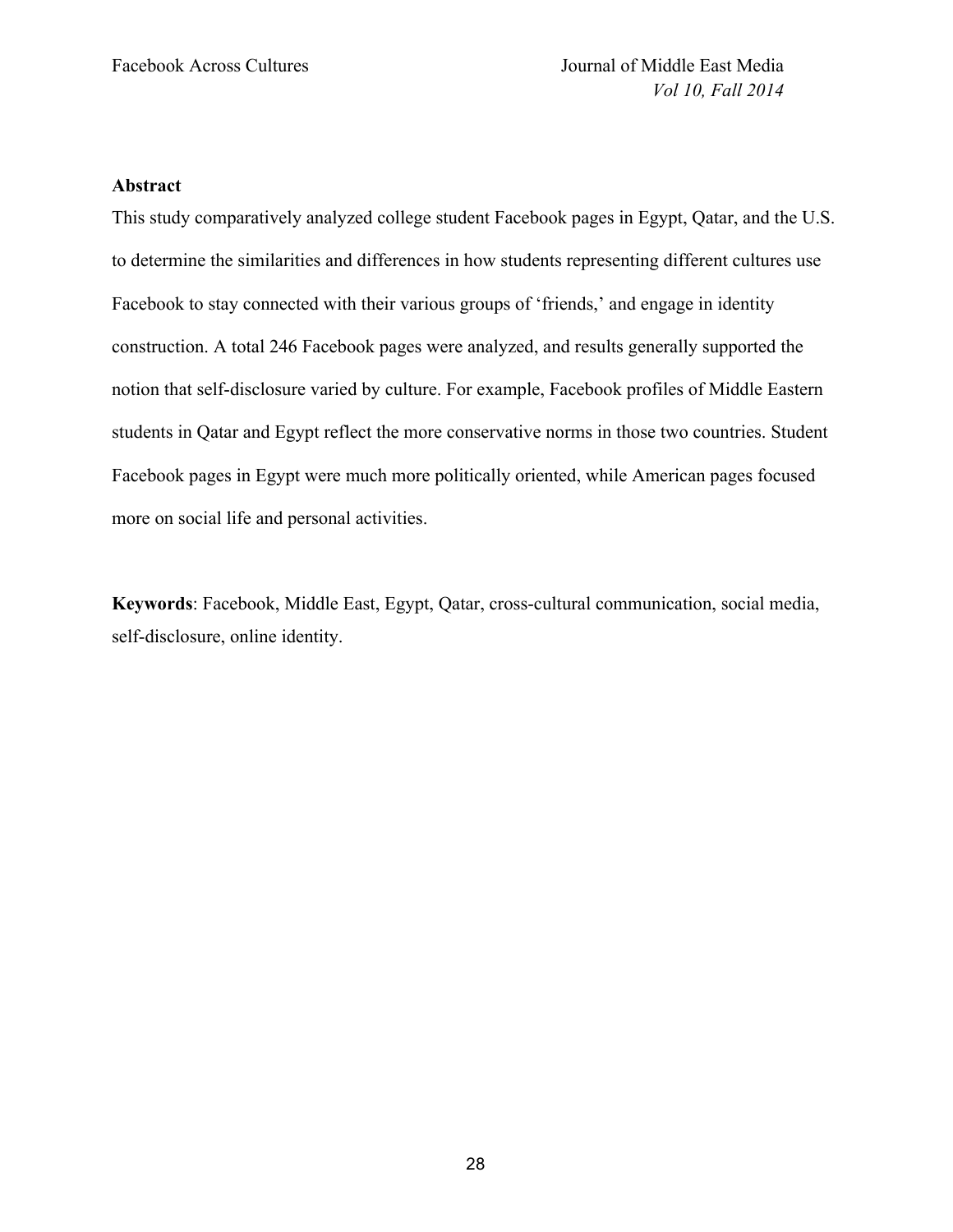## **Introduction**

The relatively new 'social media,' such as Facebook, provide a one-to-many communication environment for people to communicate with close friends as well as with increasingly larger circles of acquaintances and relative strangers. Through wall posts, status updates, pictures, liking others' posts and links, users can reconnect and stay in touch with people they have known for years, project an identity to people they hope to meet, and selfdisclose to relative strangers. How individuals use Facebook is highly individual, but also based on larger cultural norms.

The purpose of the current study is to comparatively analyze college student Facebook pages in the U.S., Egypt, and Qatar to determine the similarities and differences in how students use Facebook to stay connected with their various groups of 'friends,' and engage in identity construction. East-west cross-cultural comparisons commonly include the United States, which is seen both as a cultural trendsetter and as actively exporting American cultural products via media technologies (see Hedley, 1998; Mowlana, 1995; Schiller, 1991, 1989; Tomlinson, 1991; and others). Egypt and Qatar are two logical launching points for understanding Arab-Middle Eastern youth cultures and Internet usage habits. Both countries have taken leadership roles in the Arab region and are seen as major players in global affairs. Also, because of their religious conservatism, Qatar and Egypt serve as useful units of comparison with American secular liberalism. Moreover, Qatar and Egypt differ in meaningful ways, making comparisons between the two nations useful. For instance, Egypt is the largest of the Arab speaking countries and the Arab region's media center, and has high poverty and illiteracy rates, while Qatar is a much smaller, more cosmopolitan, and wealthier nation. The nation is home to the Al-Jazeera network,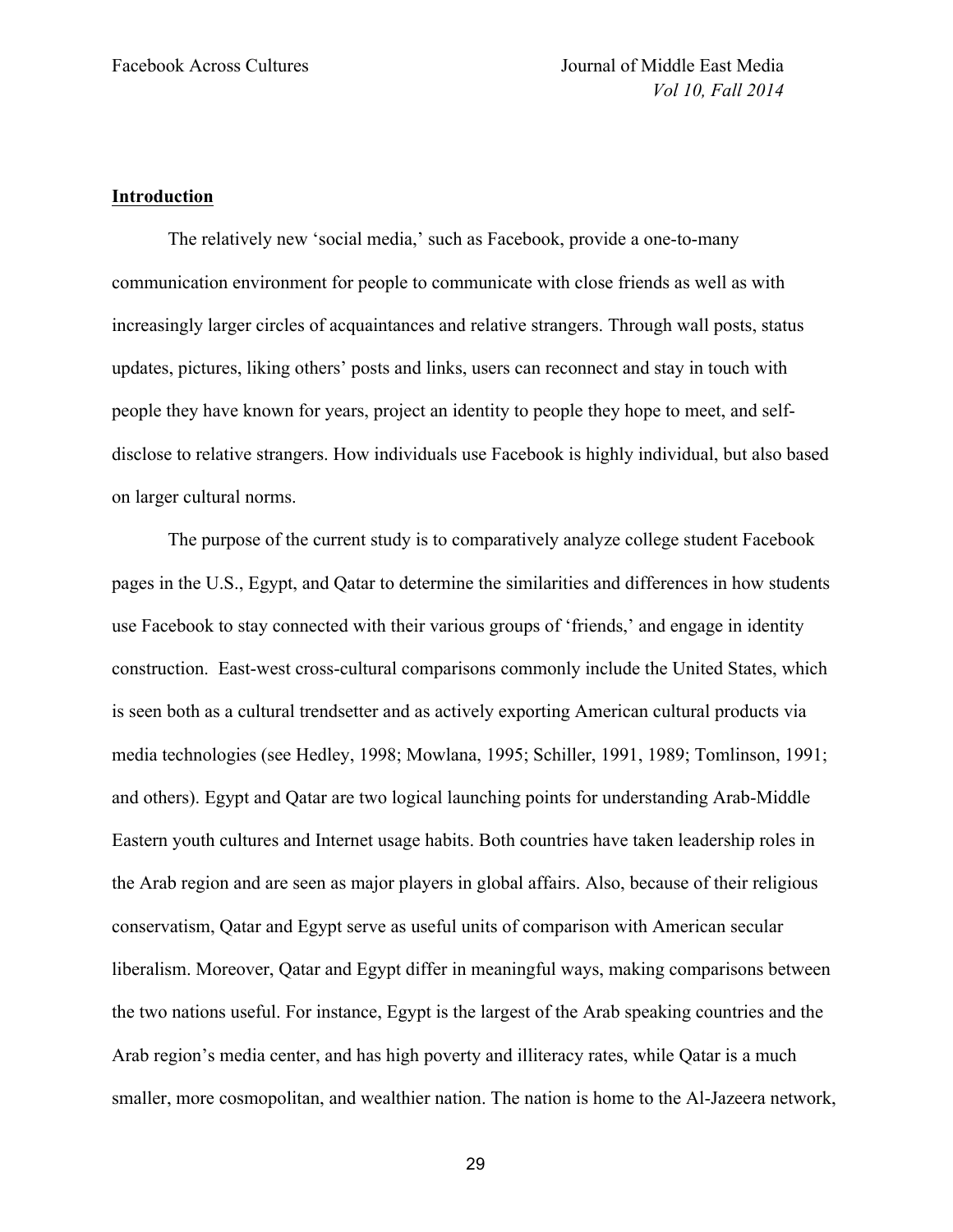is populated both by Qataris and a significant expatriate Arab population, and houses several American universities in Education City, Doha, the country's capital city.

Middle Eastern cultures tend to be more socially conservative than many western cultures (Norris & Inglehart, 2012), but it is unclear how social media usage might affect, or be affected by, dominant social norms in Egypt and Qatar. It is hoped that this research might shed light on how cultural differences may affect what, how, and to whom these students choose to reveal personal information about themselves via Facebook, and also how students in different parts of the world choose to construct their online identities.

## **Review of the Literature**

## *Social Media and Facebook*

Since its inception in 2004, Facebook has grown to more than one billion global users, and reaches one out of seven people worldwide (Smith, Segall & Cowley, 2011). If it were a country, Facebook would be the third most populous country in the world (*The Economist,*  2010), and, by November 2013, there were more than 1 billion Facebook users worldwide (Smith, 2013). Facebook originated in the United States, and in June 2013, Americans still represented 18% of Facebook's daily active users worldwide (Heine, 2013). Facebook is very popular in both Egypt and Qatar as well. According to a 2013 survey conducted by Northwestern University in Qatar, 94% of Egyptians and 88% of people in Qatar use Facebook. By contrast, only 27% of Egyptians and 43% of Qatar residents use Twitter, and 30% of Egyptians and 10% of Qatari residents using Google+ (Dennis, Martin, & Wood, 2013).

People use the Internet in general, and Facebook and other social media in particular, for a variety of reasons, from self-promotion to group affiliation (e.g., Auter & El Kaharili, 2012;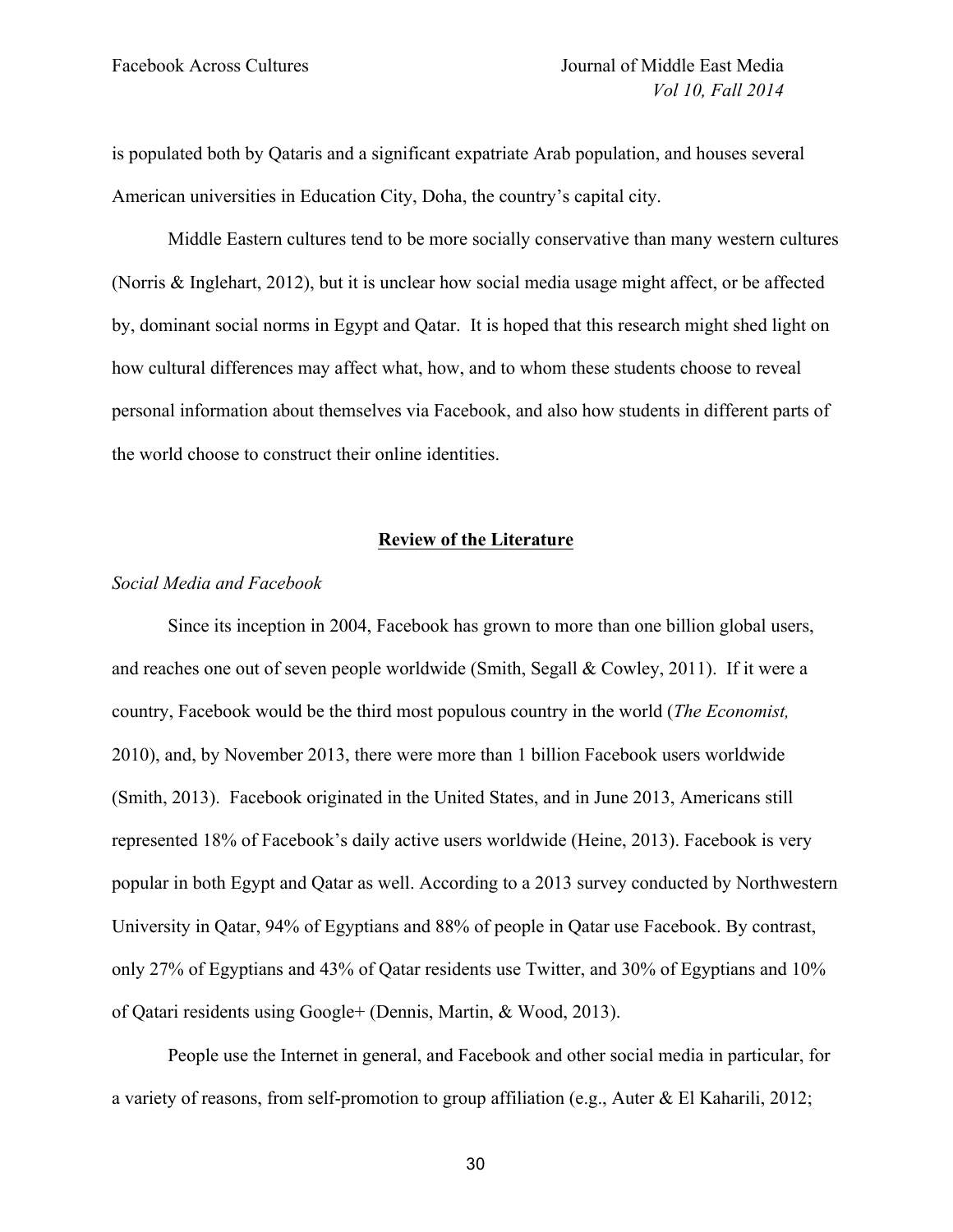Roy, 2008), to pass the time and feel less lonely (Sheldon, 2008), and, key to this study, to define and project a certain identity (Zhao, Grasmuck, & Martin, 2008). Although Facebook's communicative platform is structured such that communication on the site is conditioned to conform to a dominant social order, the site offers emancipatory potential because it gives users the chance to express themselves relatively freely (Valtysson, 2012). Social media provide a oneto-many platform for communication that, unlike face-to-face communication, can be a bit more anonymous. Anonymity, of course, depends in part on how much one discloses about oneself on their social media site (Watt, Lea, & Speaers, 2002).

## *Self-disclosure*

Self-disclosure has been defined as the process of making oneself known to others in an intentional way, to manage the impressions one projects, in light of one's best interests (e.g., Goffman, 1959; Jourard & Lasakow, 1958; Pearce & Sharp, 1973). Self-disclosure, and reciprocating responses, can provide a form of social validation, and enhanced feeling of belonging to a group (Morton, 1978). Self-disclosure can differ based on age, gender, religion sub-culture, and the circumstances within which an opportunity to self-disclose presents itself; Women seem to disclose more than men (Dindia & Allen, 1992; Croucher, Faulkner, Oommen, & Long, 2010) while any dyad including a woman will result in more disclosure than dyads consisting only of men (Janofsky, 1971). Janofsky also found that status plays a role, with men disclosing more to higher-status interlocutors while women disclose more to lower-status interlocutors.

Numerous studies over the years have also shown that people from different cultures have varying self-disclosure patterns. For example, Chen (1995) found that Americans generally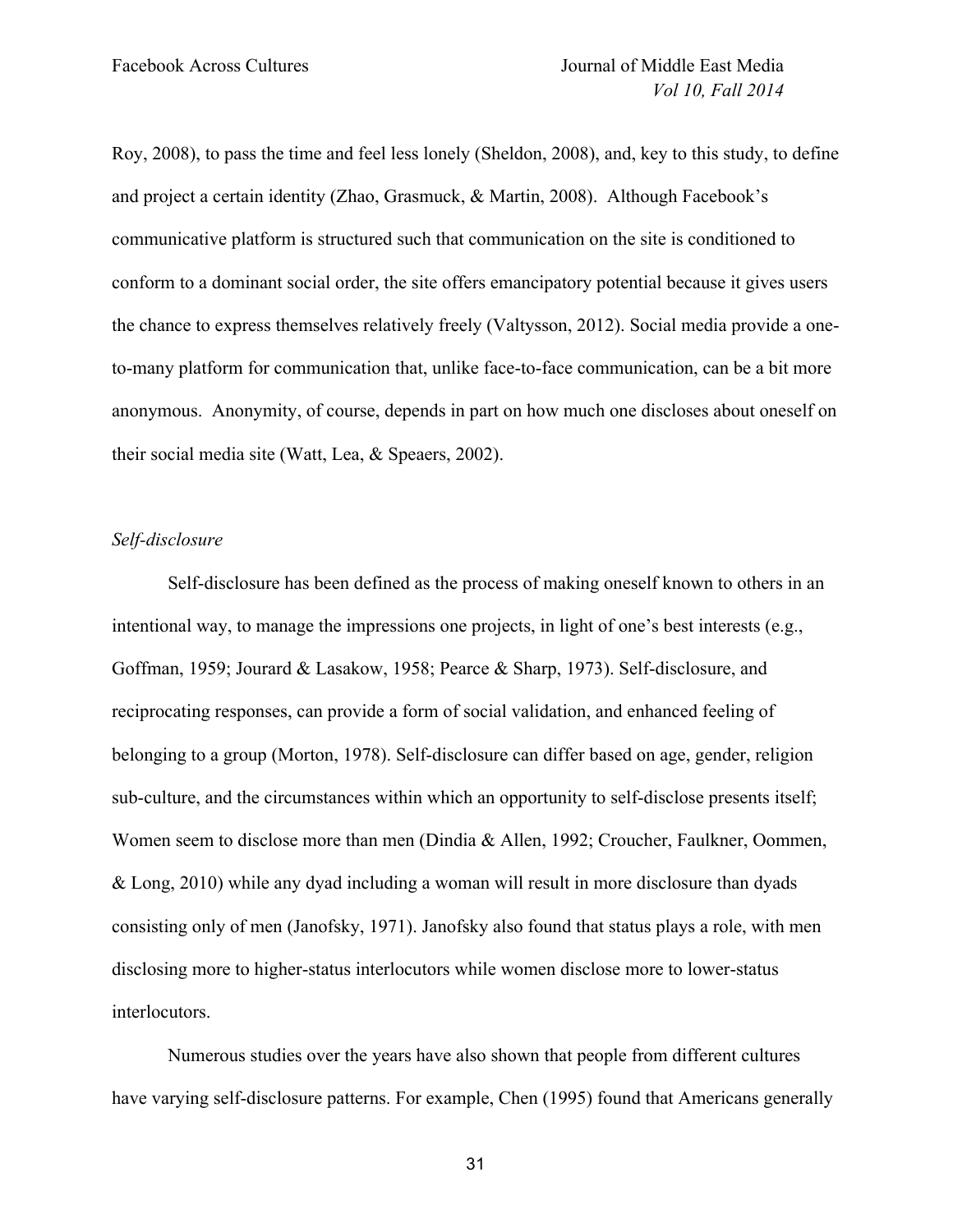disclose more information, across a variety of topics, to diverse audiences, than Chinese people. A study conducted in India showed that Hindus disclosed more than Muslims (Croucher, et al, 2010). Wolfson & Pearce, 1983). More conservative cultures, which are characterized by low tolerance for change, an emphasis on group harmony, hierarchy, family security, self-discipline and self-image (Hofstede, 1980) tend to disclose lower stakes information and less information overall while more liberal cultures tend to disclose quite a bit more information and information that is more personal.

#### *Online Identity Formation*

Social contexts in which relationships can be formed and dissolved with relative ease tend to lend themselves toward greater self-disclosure (Schug, Yuki, & Maddux, 2010), which may explain the culture of self-disclosure which seems to dominate social media.

Early research on anonymous chat rooms had found that users were free to engage in role-playing desired identities, or to act out socially deviant impulses (e.g. Turkle, 1995). In early studies of computer mediated communication, self-disclosure was found to be higher, partly as a result of the anonymity of the predominantly text-based services -- which also allowed for false representation of the self (Watt, Lea, & Speaers, 2002). Subsequent studies of anonymous online dating sites (Ellison, Heino, & Gibbs, 2006; Gibbs, Ellison, & Heino, 2006; Yurchisin, Watchraves- ringkan, & McCabe, 2005), however, suggested that anonymous users differed from anonymous chat room participants in that they created online identities resembling idealized versions of their real life identities, by exaggerating socially desirable qualities and deemphasizing or hiding undesirable qualities. Given that the purpose of online dating sites is to follow-up online interaction with face-to-face interaction, users' identities tend to depart *less*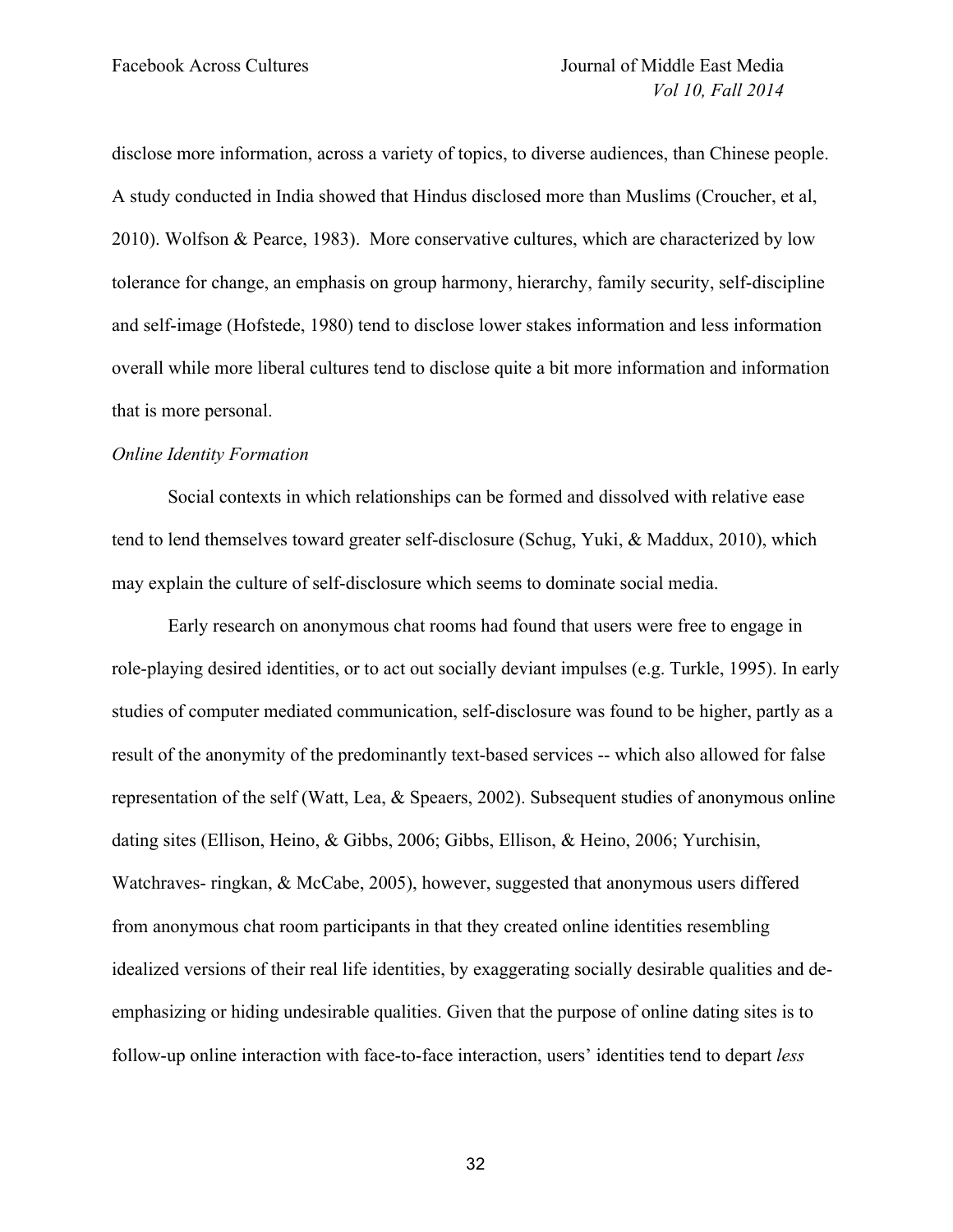from their physically embodied identities than in fully anonymous, disembodied online chat rooms.

Zhao, et. al (2008) found that Facebook users create online identities that represent their "hoped for" selves, rather than their "true" or hidden selves. Users accomplished this by projecting socially desirable character traits like popularity, well-roundedness, and thoughtfulness. Facebook users in this study also de-emphasized certain characteristics, such as negative personality traits, academics, and religious affiliation. Facebook allows both explicit modes of identity communication, such as the "About Me" section, in which users can describe themselves through demographics and preferences, as well as implicit modes such as posting photographs and links. The authors found that users preferred implicit modes over explicit modes, and that the explicit modes were the least elaborated.

Zho and Jiang (2011) discovered that members of different cultures use different means of visually presenting themselves by way of their profile images. Members of more conservative cultures tend to post very neutral photos of themselves, or no photo of themselves at all, while members of less conservative cultures are more likely to post less discrete imagery.

Other research suggests that cultural norms governed by individual nations can dictate how people engage in online identity construction. For example, Roy's (2012) study comparatively examined Facebook pages of Indians living in India and Indians living in the United States. Results suggested that Facebook pages of both Indians in diaspora and Indians living in India took care to carefully construct their online identities. Indians in the United States, however, were less likely to update their Facebook pages, which were more politically and ideologically detached and 'westernized' than the India-based pages.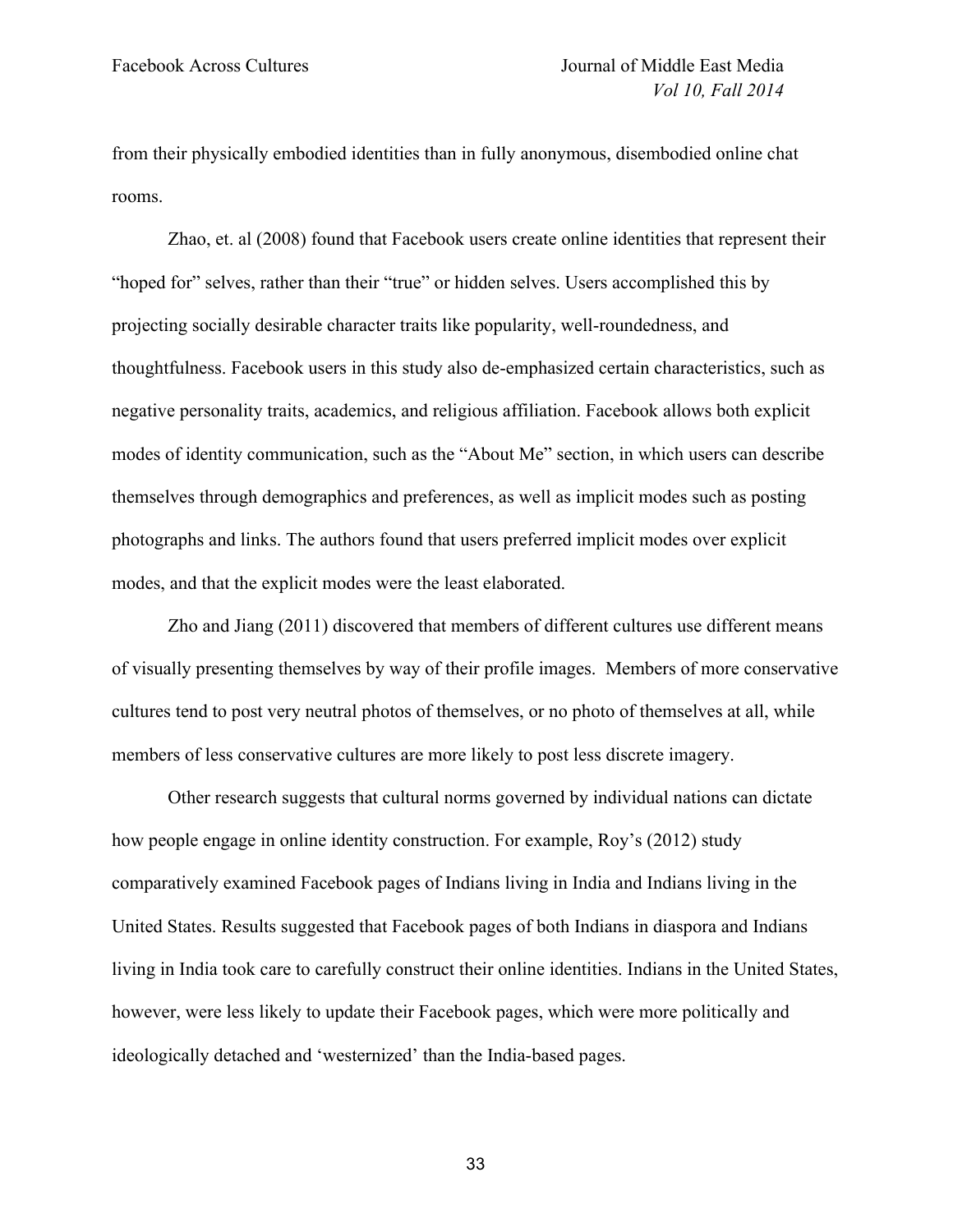In the present study, cultural differences between Egypt, Qatar, and the United States could influence different Facebook usage patterns. Research into these three nations suggests cultural differences, particularly between American culture and the two Arab cultures under study.

Edward T. Hall (1976) argued that Arab cultures are "high-context" cultures, meaning they rely more on understood cultural distinctions to communicate messages to members of ingroups, and not as much on explicit word descriptions. According to Hall (1976), western, including American, culture is "low-context," emphasizing more explicit and precise language in communication.

Also, in his work on cultural dimensions, Hofstede (1980) noted that Arab cultures are characterized by both higher levels of collectivism and a greater degree of social distance between leaders and followers. American culture, meanwhile, is both more masculine – with society requiring men to be more aggressive and assertive – and individualistic than Arab culture. American culture also emphasizes assertiveness and task completion (Hofstede, 1980).

Research into Qatari and Egyptian culture suggests that both cultures are highly socially conservative and religious. In Qatar, Islam plays a major role in social life, and, to a significant extent, structures social relations and public morality (Al-Hamar et al, 2010). Also, in Qatar women play less of a role in the public sphere than men (Haber  $\&$  Getz, 2011). In Egypt, "religion, whether it be Islam or Christianity, has a pervasive role" and "can affect all aspects of… daily life" (Parnell & Hatem, 2002, p. 404). Given that Muslims represent about 90% of Egyptians, Islam, in particular, is dominant in Egyptian society. In general, and in spite of some deeply religious tendencies, American culture tends to be more socially liberal and secular than Arab culture (Hashemi, 2009; Lewis, 2002).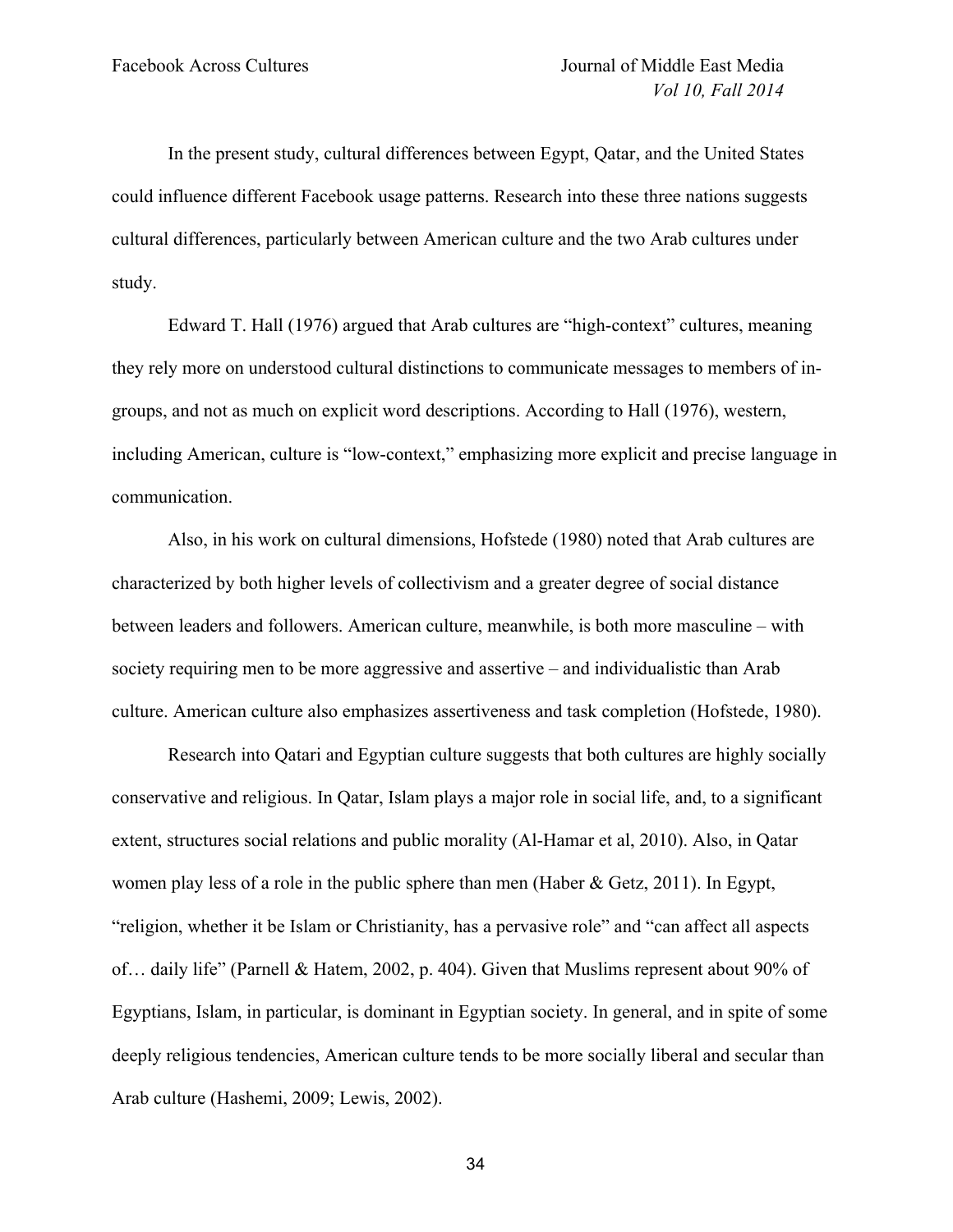Egyptian culture is complex and varied, and has been influenced both by Islam and its "long history and strategic location" (Parnell & Hatem, 2002, p. 404). Family, friendship, and loyalty are essential to modern Egyptian culture, perhaps partially explaining why nepotism is commonplace (Parnell & Hatem, 2002).

Egypt's culture has also been more politicized since the 2011 uprising against Hosni Mubarak (Beck, 2013), with unlikely actors, including youth soccer fans (Woltering, 2013) and ultraconservative Salafist Muslims (Taylor & Mendelsohn, 2013) becoming political. More broadly, the Arab region, including Qatar, has also been politicized in the aftermath of the Arab Spring (Valbjorn, 2012). In general, American political knowledge and involvement are low compared with similar nations (Somin, 2013), and American young adults are especially lacking in political awareness and involvement (Harvard Institute of Politics).

## **General Expectations**

The purpose of this study is, through content analysis, to examine typical Facebook usage patterns of Egyptian, Qatari, and American students and gain a better idea of how online identities are constructed at each cultural site.

Based on the literature reviewed here, it is generally expected that content self-disclosed on Facebook will vary by culture. It is expected that Arab students will be more conservative than American students. Specifically, it is expected that Arab students will be less likely to selfdisclose personal information — about their relationship status, real names, and real profile pictures — than American students. It is also expected that Arab student Facebook posts will be more political and explicitly religious than American student posts. In addition, differences between Egypt and Qatar are expected. As is sometimes forgotten in the West, 'The Arab World'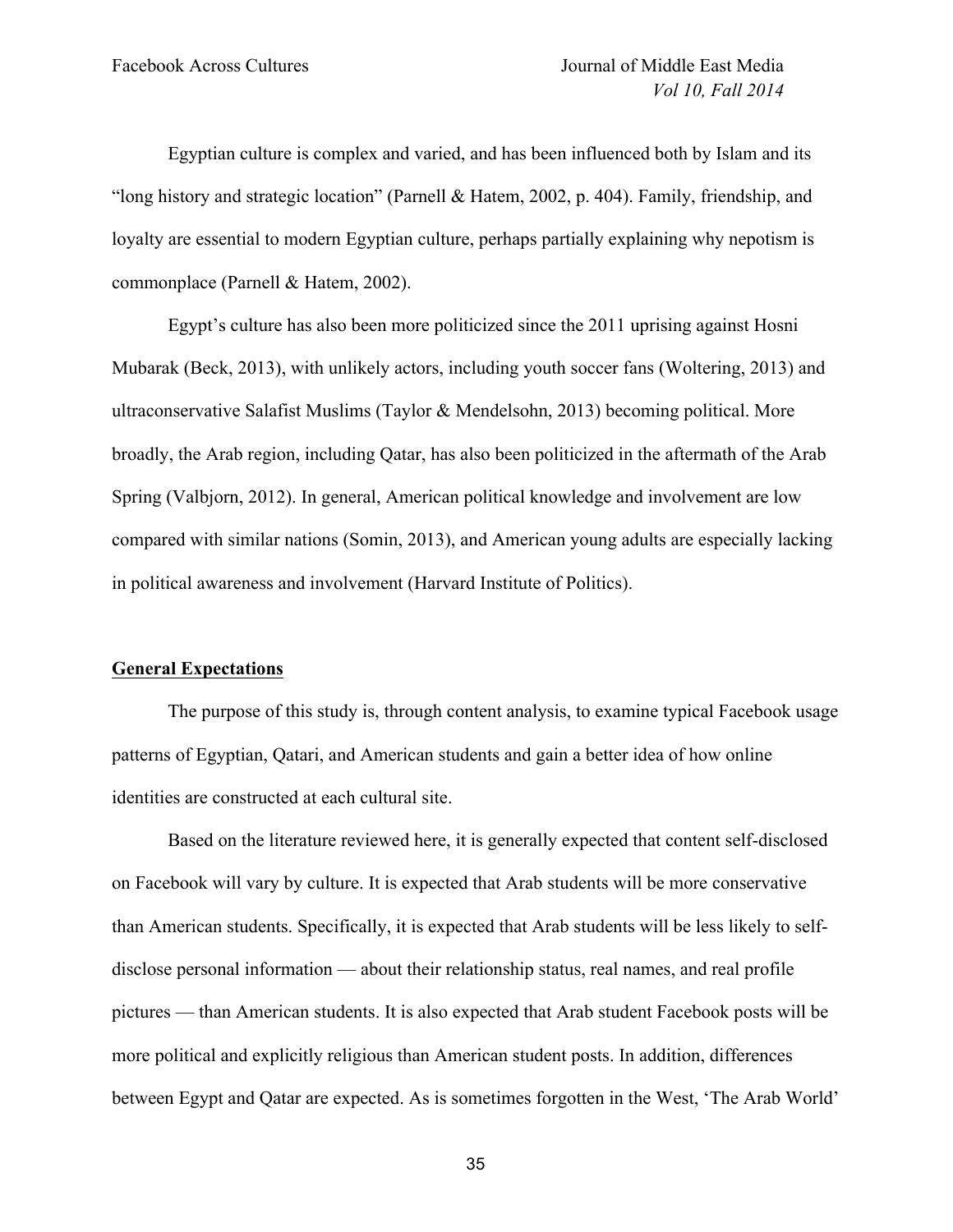is not a monolithic, homogeneous culture, but a wide variety of individual sub-cultures with both group-wide commonalities as well as regionally defined uniqueness. So, it would not be surprising, as well, to find that Egyptian Facebook posts are more political, less conservative, and less explicitly religious than Qatari posts.

#### **Method**

In order to assess the differences and similarities in Facebook content amongst university students in Qatar, the United States, and Egypt, a content analysis of Facebook pages was carried out. Content analysis is a quantitative media research method designed to examine communication messages according to specified rules and procedures and statistical measures (Riffe et al. 2005).

The researchers selected one large university in each of the studied locations. Qatar University (QU), located in Doha, Qatar, the University of Louisiana at Lafayette (ULL), located in Lafayette, Louisiana, and the American University in Cairo, situated in Cairo, Egypt, were chosen. Qatar University was founded in 1973, has seven colleges, is the only government-run university in Qatar, and has a student body of more than 8,000 students (Moini et al, 2009). The University of Louisiana at Lafayette (ULL) is a public university founded and was founded in 1898. It has an enrollment exceeding 17,000, and offers 115 undergraduate degree programs and 28 masters degree programs (University of Louisiana at Lafayette). The American University in Cairo (AUC) is a private university and was founded in 1919. The university houses 30 undergraduate programs and 15 graduate programs. Enrollment exceeds 6,000 students (American University in Cairo). These three universities served as starting points for identifying university student Facebook pages in the three countries under examination.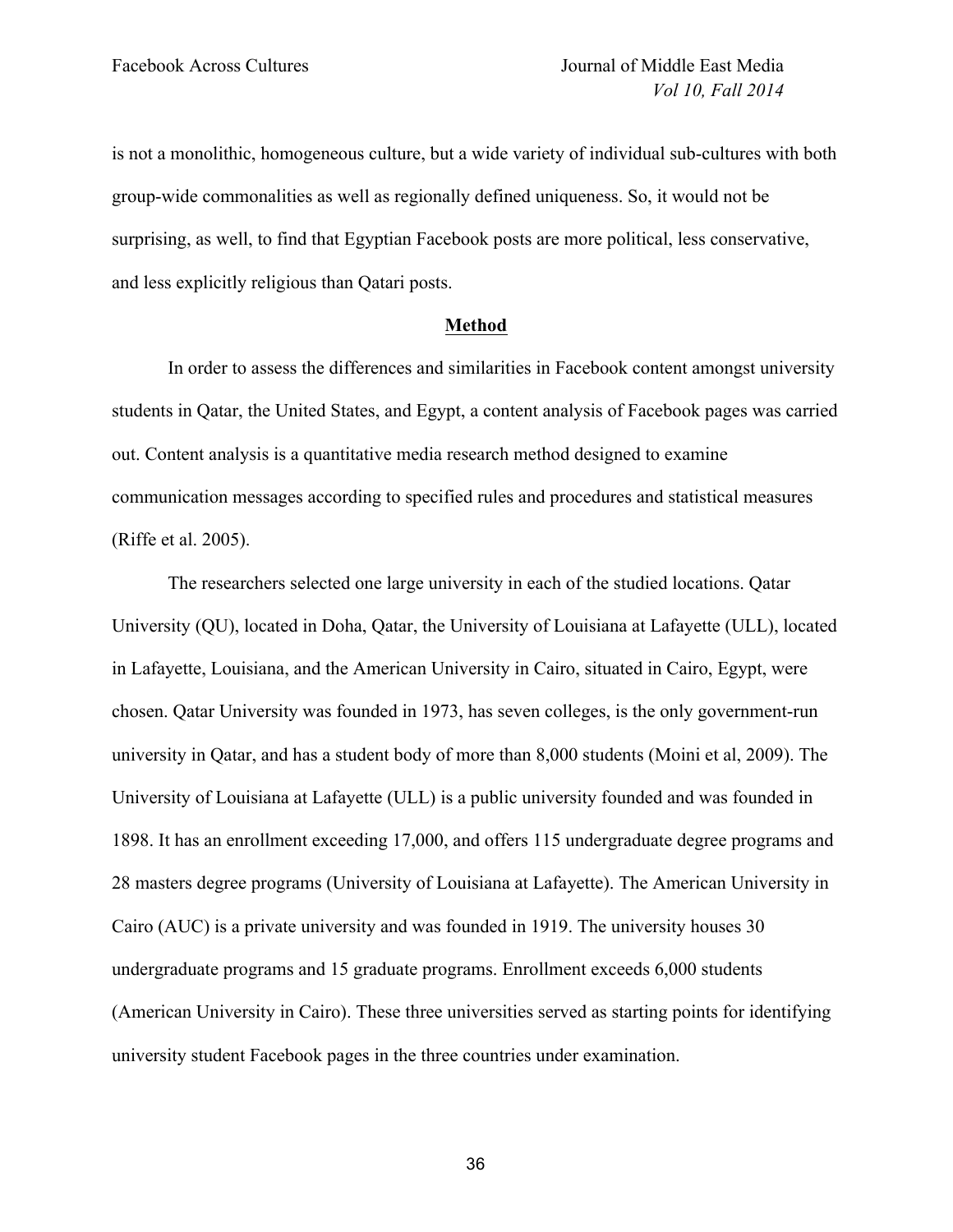The researchers created one joint-Facebook account in their names. The account's main page displayed the names and a photograph of the researchers, and the information page included a note about the page's research purpose. The note included a consent statement explaining the anonymous nature of the study.

Student participation was solicited with the help of a hired research assistant, who sent out Facebook 'friend' invitation requests to students at QU, AUC, and ULL. The authors also invited their students – at AUC and ULL, respectively – to join the page, offering extra credit points as incentive.

A total of 339 students joined the page. To keep the study manageable, only 246 profiles were coded. The first 82 profiles from each of the three universities were selected for analysis.

Broadly, the study sought to examine how students at the three universities used Facebook. Specifically, the content analysis coding sheet – consisting of 18 variables – was designed to examine the links (to videos, articles, and other internet pages) users posted to their Facebook accounts, and the nature of users' Facebook status updates. A total of three items asked about links, and three others asked about status updates. Other variables sought information about gender, birth year, relationship status, total number of Facebook friends, religious affiliation, the nature of profile pictures, and employment history. (See the appendix for the full coding sheet.) An examination of user-posted content and personal information can offer key insights into identity construction.

The coding scheme coded the three most recent status updates per user. Some users had fewer than three status updates, however, with some users not having any status updates. In all, six AUC students did not have any status updates on their pages, four students had one status update each, and one student had two status updates. The remaining 71 AUC students all had at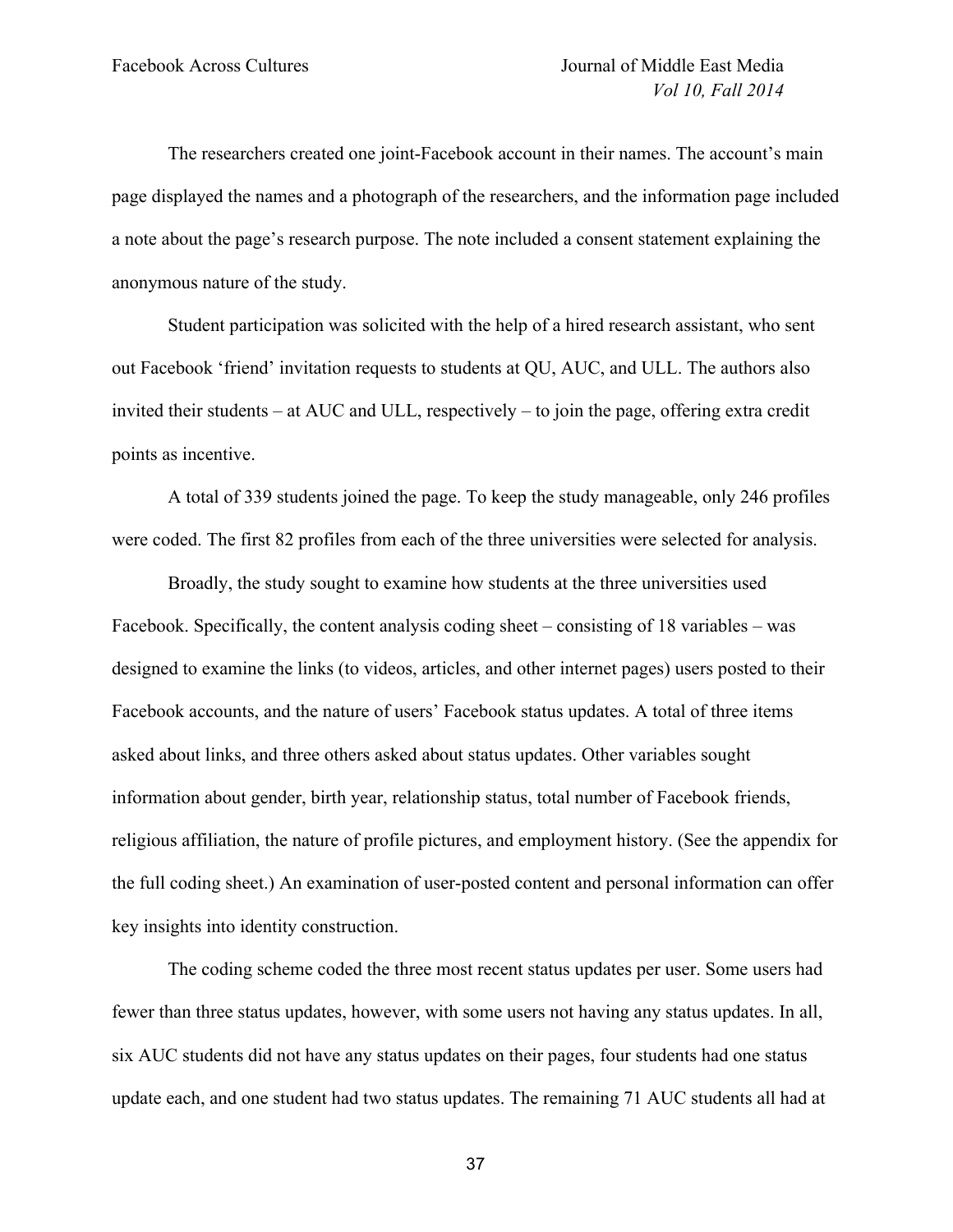least three status updates on their pages. For QU, a total of three students did not have any status updates on their Facebook pages, and one student had only one status update. The remaining 78 QU students had at least three status updates. Two ULL students did not have any status updates, three had one status update each, while the remaining 77 ULL students had at least three updates. As with status updates, the coding scheme coded for the three most recent links (to videos, articles, or other web content) posted on each profile. While most students posted at least one link, a relatively small number of users did not post any. Sixty-eight of the 82 AUC students posted at least three links, while 11 students did not post any, one student posted only one link, and two students posted just two links. For QU students, two students did not have any link posts, one student had only one, while the remaining 79 QU students had at least three links on their profile. ULL students had only one link each, and two students had just two. A total of 48 ULL students had at least three links posted to their Facebook profile pages.

Two university students from Cairo were hired to serve as coders on the project. The coders were trained on the coding scheme in December 2011, and intercoder reliability was assessed using Scott's Pi in January 2012. Scott's Pi scores ranged from adequate to perfect. All variables except one produced Scott's Pi scores of .833 or higher. One variable – the 7th item on the coding sheet asking whether profile names appeared real or fake – produced a Scott's Pi score of .628. This variable was kept in the study because the percent agreement score (23/25 for 92%) was high, and because Scott's Pi scores of .6 or higher are considered adequate by some media scholars (see Shoemaker, 2003).

#### **Results**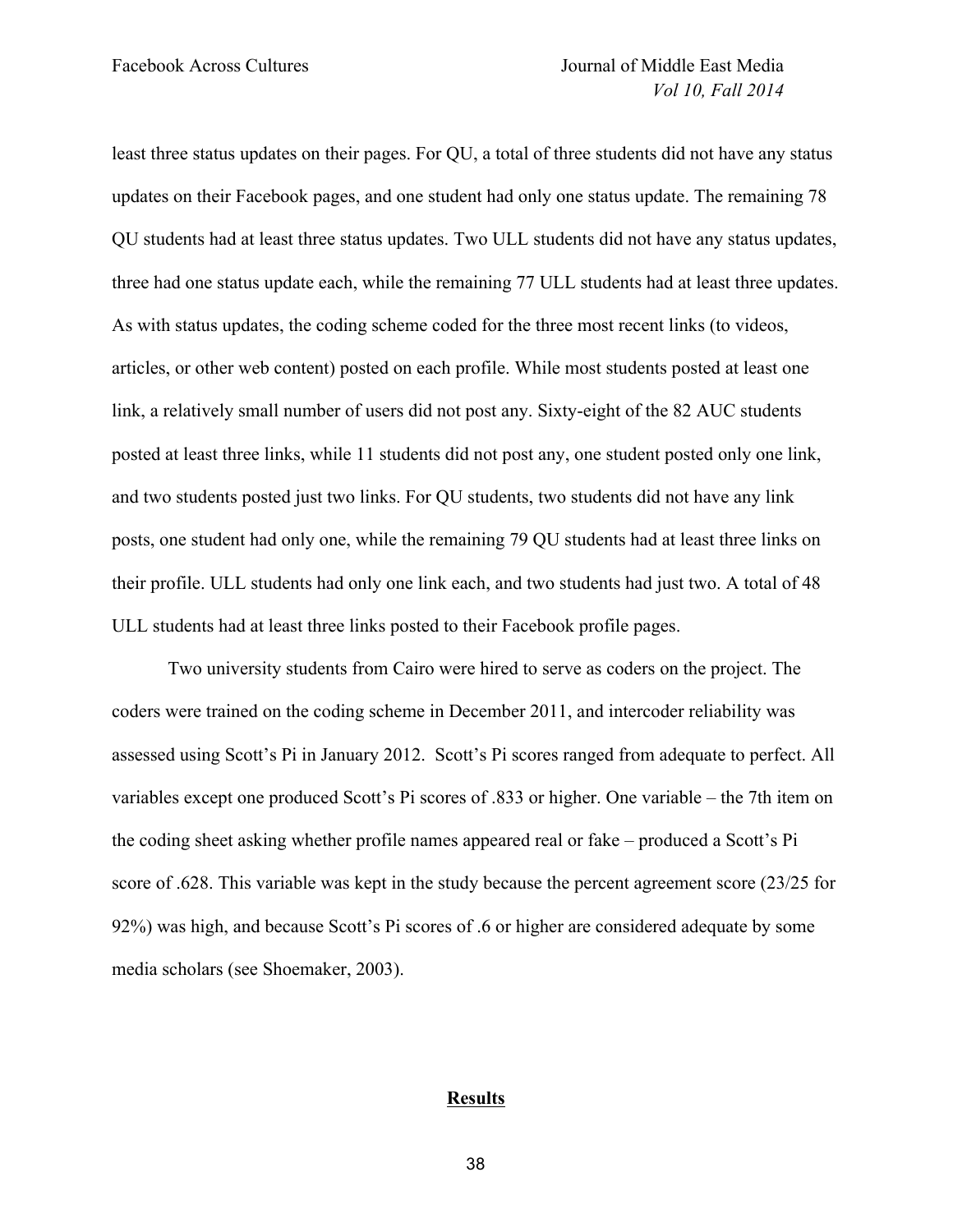Content analysis results show interesting differences in the way Middle Eastern students at AUC and QU use Facebook as compared with their American counterparts at ULL. Findings also reveal inter-cultural differences between AUC and QU students.

One coding scheme variable measured Facebook users' relationship status. Although similar numbers of users at the three schools reported being single (45% at AUC, 45% at QU, and 40% at ULL), ULL students were far more likely to indicate they were "in a relationship." Overall, 32% of ULL students reported being "in a relationship," compared with 10% of AUC students and just 2% of QU students. Moreover, 40% of QU students and 34% of AUC students did not list a relationship status at all, compared with just 18% at ULL. Results for this variable show statistically significant differences and are displayed fully in Table 1.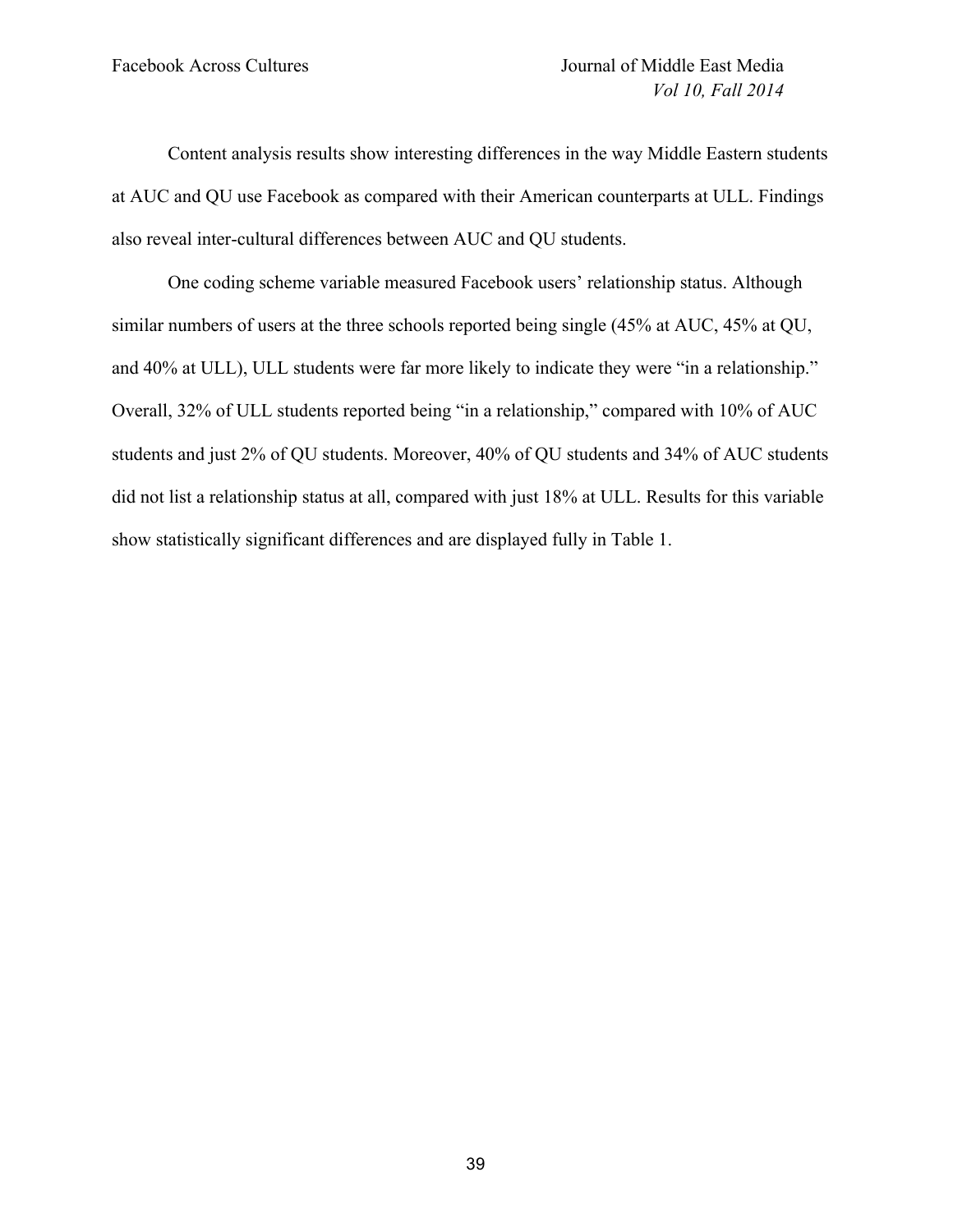| <b>School</b> | Single   | In a           | Engaged        | Married        | Not Listed | Totals |
|---------------|----------|----------------|----------------|----------------|------------|--------|
|               |          | Relationship   |                |                |            |        |
| <b>AUC</b>    | 37       | 8              | $\overline{2}$ | $\overline{7}$ | 28         | 82     |
|               | (45%)    | $(10\%)$       | (2%)           | $(1\%)$        | (34%)      |        |
| QU            | 37       | $\overline{2}$ | 6              | $\overline{4}$ | 33         | 82     |
|               | (45%)    | (2%)           | (7%)           | (5%)           | $(40\%)$   |        |
| ULL           | 33       | 26             | 5              | $\overline{3}$ | 15         | 82     |
|               | $(40\%)$ | (32%)          | (6%)           | (4%)           | (18%)      |        |
| <b>TOTALS</b> | 107      | 36             | 13             | 14             | 76         | 246    |
|               | (44%)    | (14%)          | (5%)           | (6%)           | (32%)      |        |

# **Table 1: Relationship Status**

 $\chi$ 2 (8, *N* = 246) = 36.972, *p* < .001

Results on relationship status are perhaps reflective of larger socio-cultural differences between people in many Middle East countries and many people living in the United States. The United States is a relatively more open society than either Egypt or Qatar, and pre-marital romantic relationships are not generally frowned upon. In Egypt and Qatar, both Muslimmajority societies, however, pre-marital romantic relations are seen as culturally and religiously taboo. It is not surprising, then, that only 12 student profiles combined from AUC and QU indicate that account owners are "in a relationship." The overwhelming majority of students at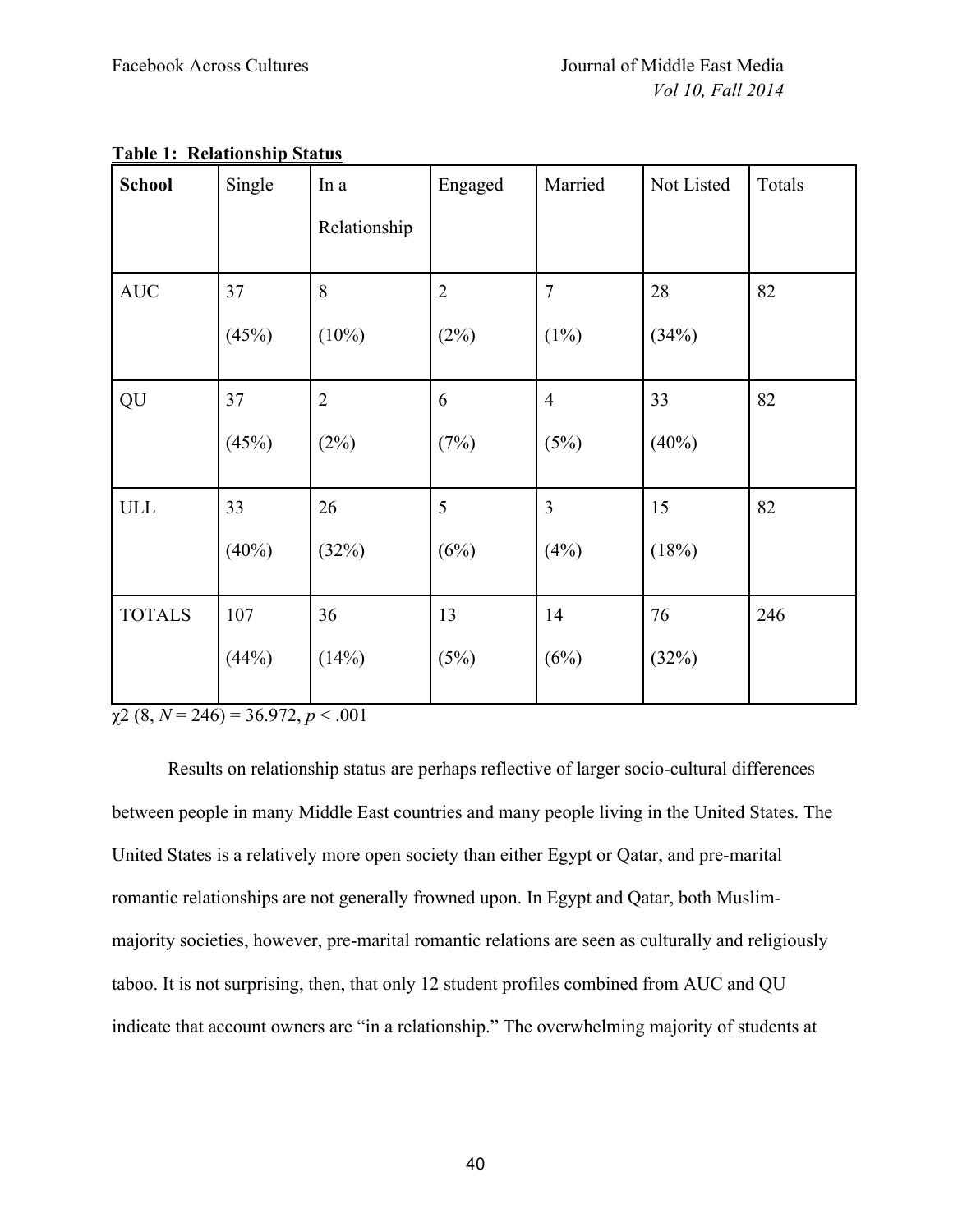the Middle East schools indicated either "single," "engaged," "married," or "not listed" as their relationship status. $<sup>1</sup>$ </sup>

A fair number of sampled student Facebook users from QU choose not to use their real names on their Facebook profiles. Whereas 99% of ULL users and 96% of AUC users use their real names, about 20% of QU users use fake names on their Facebook profiles. Results, displayed in Table 2, show statistically significant differences.

| School        | Displayed Real Name | Did Not Display Real Name | <b>TOTALS</b> |
|---------------|---------------------|---------------------------|---------------|
| <b>AUC</b>    | 79 (96%)            | 3(4%)                     | 82            |
| QU            | 66 (80%)            | $16(20\%)$                | 82            |
| ULL           | 81 (99%)            | $1(1\%)$                  | 82            |
| <b>TOTALS</b> | 226                 | 20                        | 246           |

**Table 2: Profile Name Disclosure**

 $\chi$ 2 (2, *N* = 246) = 21.66, *p* < .001

Here, again, the differences found may be the product of socio-cultural realities. Specifically, the relatively closed, private nature of social life in Qatar likely influences some students to choose to remain hidden (from their parents and others) behind fake profile names.

Consistent with findings about relationship status and profile names, many QU student Facebook users also choose to hide their Facebook 'friends' lists. Overall, 52% of QU users in

<sup>&</sup>lt;sup>1</sup> It is worth noting, too, that the overwhelming majority of sampled QU students were women (84%, compared with just 16% men), a reality which could arguably exacerbate the distinctions made above between relatively 'open' and relatively more 'closed' societies. In Qatar, as is the case in many Muslim-majority countries, men are slightly more active in the public sphere. This could lead more women in these societies to resort to Facebook as a means of expression. These speculations would need to be examined more closely by researchers, particularly in the cases of AUC and QU, where disproportionate numbers of women attend school.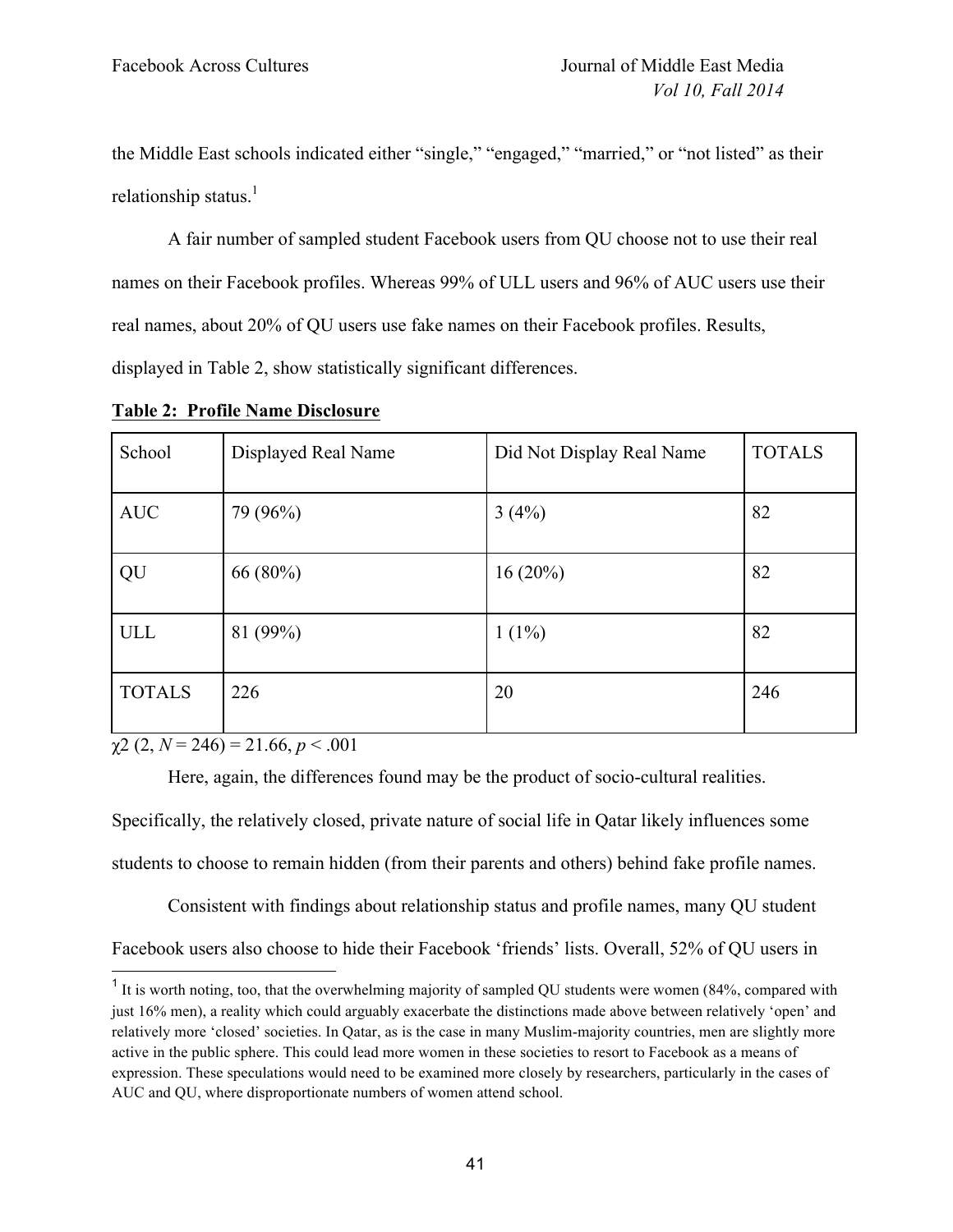our sample hid their 'friends' lists, compared with 15% at AUC and just 6% at ULL. QU users had the least number of friends, on average, with users averaging about 174 friends per profile. QU users' relatively low friend totals might be a product of Qatar's comparatively small population. Sampled AUC profiles averaged about 609 friends and the mean for ULL profiles – the group with the largest 'friend' totals – was 745. These results are presented in Table 3.

| School        | # of Students With Fully | # of Students with          | Average Number of Friends    |
|---------------|--------------------------|-----------------------------|------------------------------|
|               | Displayed Friends Lists  | <b>Hidden Friends Lists</b> | (amongst users who displayed |
|               |                          |                             | Friends Lists)               |
| <b>AUC</b>    | 70 (85%)                 | 12(15%)                     | 609                          |
| QU            | 39 (48%)                 | 43 (52%)                    | 174                          |
| <b>ULL</b>    | 77 (94%)                 | 5(6%)                       | 745                          |
| <b>TOTALS</b> | 186(76%)                 | 60(24%)                     |                              |

**Table 3: Number of Facebook Friends**

Findings also suggest cross-cultural differences in how religion is disclosed on Facebook profiles at the three schools under examination. Although the majority of ULL students who listed a religious affiliation indicated "Christian" as their religion, almost half (49%) of ULL users did not list a religious affiliation at all. The situation was similar at AUC. Although the majority of AUC users who listed a religious affiliation indicated being "Muslim," a relatively large percentage of students (44%) did not list a religious affiliation. QU students were much less likely to avoid listing a religious affiliation. Only 23% of QU students did not list a religion, with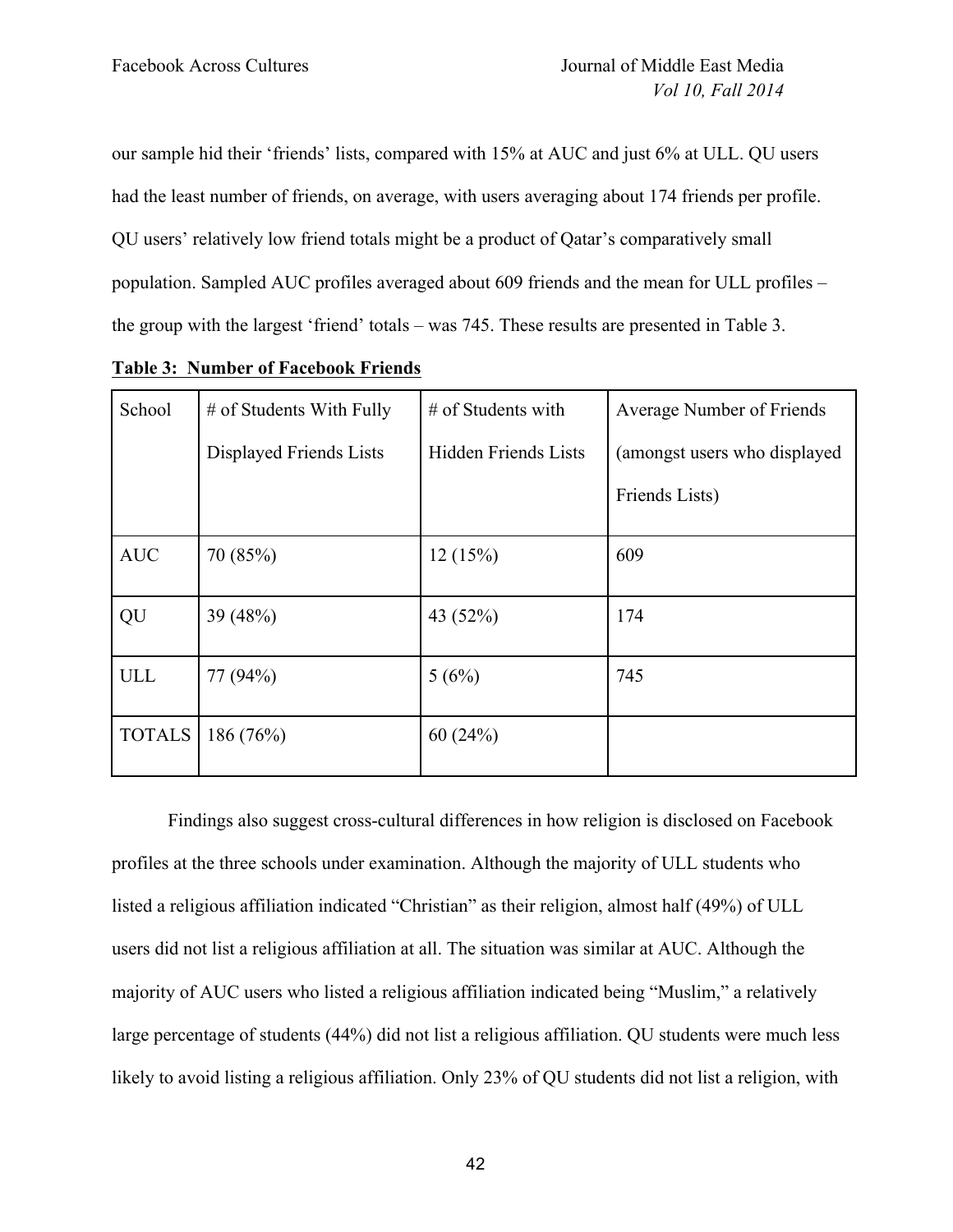77% indicating "Muslim" as their religious orientation. Results, which show statistically

significant differences, are displayed in Table 4.

| School        | Muslim   | Christian        | Jew              | Atheist          | Other          | Not Listed | Total |
|---------------|----------|------------------|------------------|------------------|----------------|------------|-------|
| <b>AUC</b>    | 43 (52%) | 2(2%)            | $\boldsymbol{0}$ | $\boldsymbol{0}$ | $1(1\%)$       | 36(44%)    | 82    |
| ULL           | $1(1\%)$ | 31 (38%)         | $1(1\%)$         | $1(1\%)$         | $8(10\%)$      | 40(49%)    | 82    |
| QU            | 63 (77%) | $\boldsymbol{0}$ | $\boldsymbol{0}$ | $\boldsymbol{0}$ | $\overline{0}$ | 19(23%)    | 82    |
| <b>TOTALS</b> | 107      | 33               | $\mathbf{1}$     | $\mathbf{1}$     | 9              | 95         | 246   |

**Table 4: Religion Disclosure**

 $\gamma$ 2 (10, *N* = 246) = 135.40, *p* < .001

The coding scheme also assessed the nature of status updates provided by Facebook users at the three schools under study.<sup>2</sup> Results show key differences in how users at the three universities communicated their statuses to their Facebook friends. At AUC, students were highly political. A total of 27% of studied AUC status updates were political in nature, compared with 11% at QU and just 2% at ULL. These numbers are not surprising, given the tumultuous political situation in Egypt (and in much of the Arab world) in early 2012 when the Facebook pages were studied. These results suggest that Facebook can serve as an online expression of real-world conditions.

Students in the majority-Muslim societies were more likely to write religious status updates than the American students. A total of 21% of QU status updates and 14% of AUC status updates concerned religion, while only about 4% of ULL students were religious in nature. ULL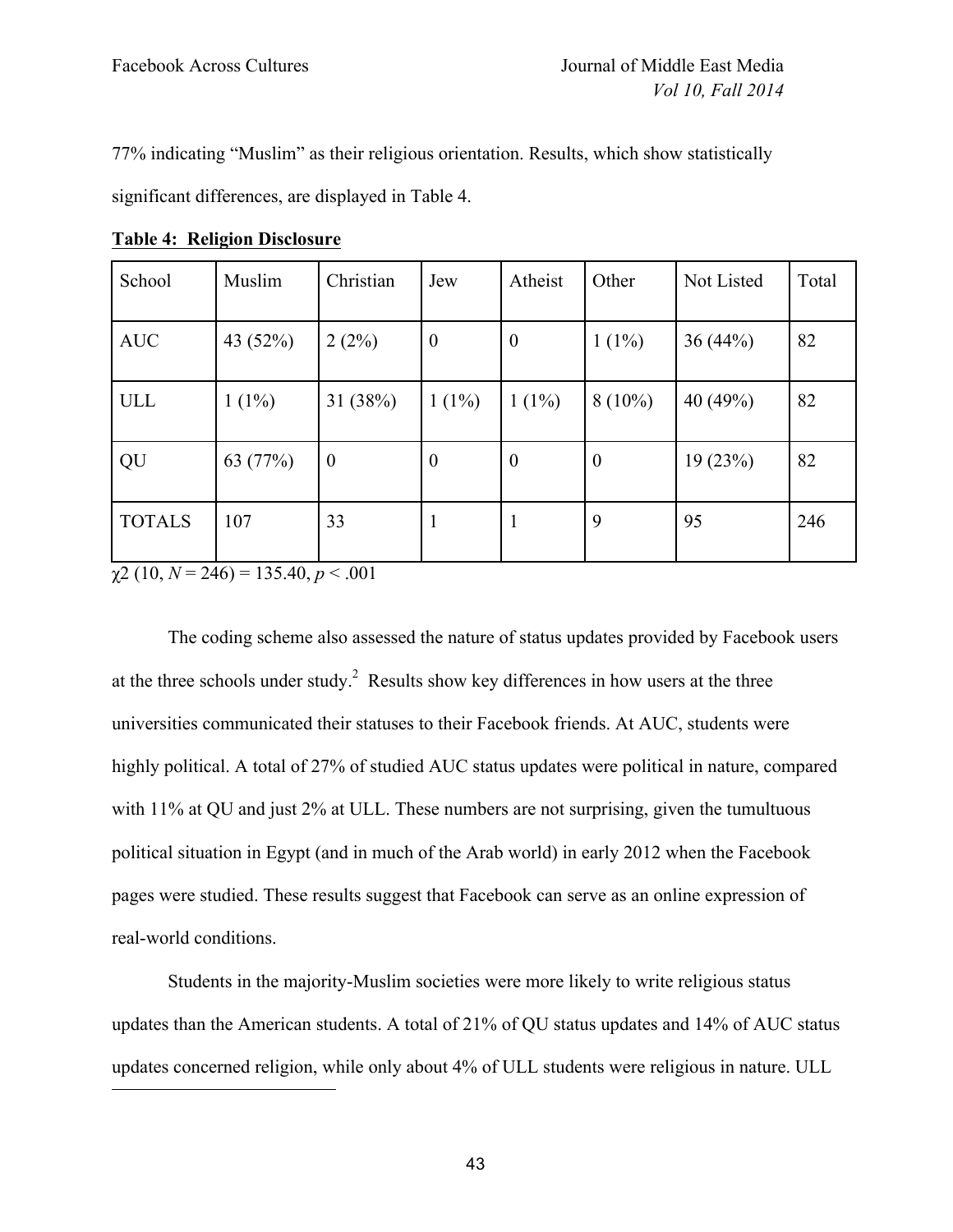students were the most likely to use their status bars to communicate personal activities. About 25% of ULL status updates reported on users' personal activities, while just 10% of QU updates and 8% of AUC updates reported on personal activities. Although sampled profiles at all three schools tended to use status updates to talk about "social" events and happenings, the ULL students were also the most likely to use their status updates in this way. A total of 31% of ULL status updates were social in nature, compared with 23% at AUC and 19% at QU.

A relatively high percentage of students at all three universities used status updates to communicate personal states/feelings, with QU students the most likely to use status updates in this manner. About 34% of QU status updates communicated information about personal states/feelings, while 25% of ULL and 23% of AUC status updates communicated such information. Here, again, the results may point to larger socio-cultural phenomena at work, but more research would need to be carried out in order to uncover deeper explanations. A summary of all results related to status updates is presented in Table 5.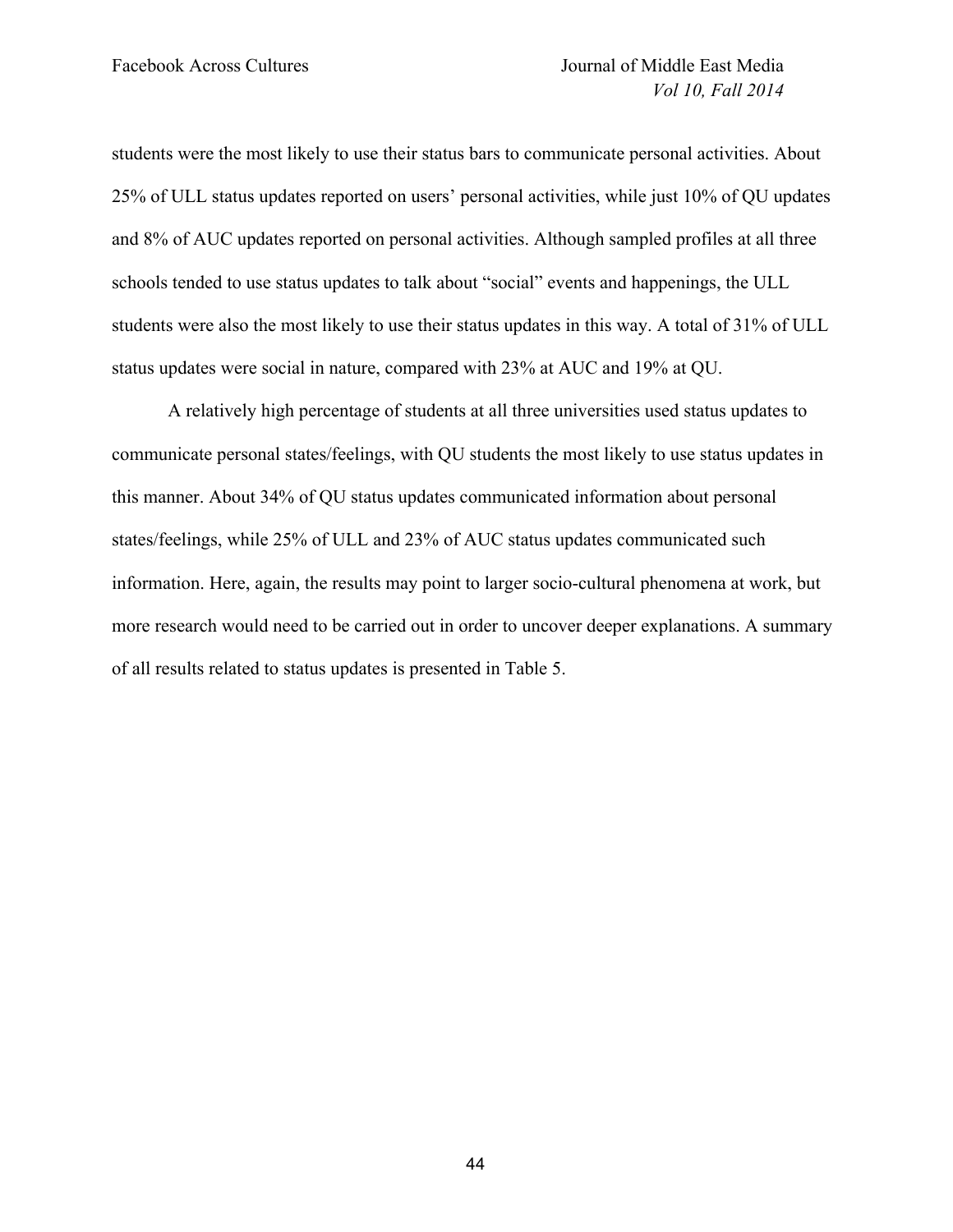$\overline{a}$ 

# **Table 5: Nature of Status Updates**

|                        | <b>AUC</b> | QU          | <b>ULL</b> | <b>TOTALS</b> |
|------------------------|------------|-------------|------------|---------------|
| Political              | 58 (27%)   | 26(11%)     | 5(2%)      | 89 (13%)      |
| Religious              | 30 $(14%)$ | 49 (21%)    | 9(4%)      | 88 (13%)      |
| <b>Sports</b>          | 7(3%)      | $2(1\%)$    | 15(6%)     | 24(3%)        |
| Social                 | 51 $(23%)$ | 45 (19%)    | 73 (31%)   | 169(25%)      |
| Comedic                | $3(1\%)$   | 4(2%)       | 6(3%)      | 13(2%)        |
| Personal State/Feeling | 50(23%)    | 81(34%)     | 59 (25%)   | 190 (28%)     |
| Personal Activity      | 17(8%)     | 23 $(10\%)$ | 59 (25%)   | 99 (14%)      |
| Other                  | $2(1\%)$   | 5(2%)       | 8(3%)      | 15(2%)        |
| <b>TOTALS</b>          | 218        | 235         | 234        | 687           |

In addition to status updates, the study also examined the types of links (to videos, articles, or other Internet content) posted by Facebook users at the three schools.<sup>3</sup> The results are displayed in Table 6.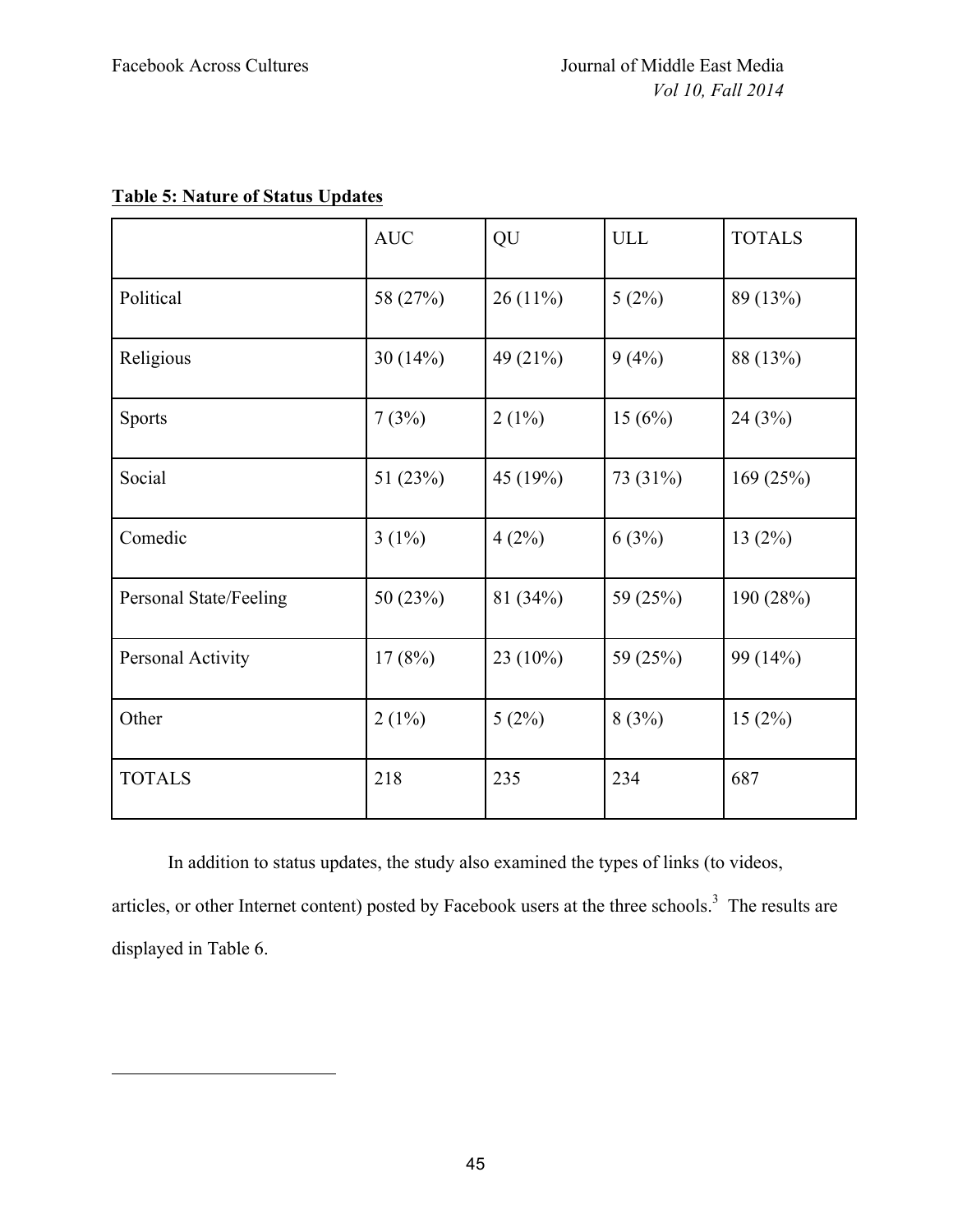|  | <b>Table 6: Nature of Links</b> |  |
|--|---------------------------------|--|
|  |                                 |  |

|               | <b>AUC</b> | QU             | <b>ULL</b> | <b>TOTALS</b> |
|---------------|------------|----------------|------------|---------------|
| Political     | 102(49%)   | 63 $(26%)$     | $15(10\%)$ | $180(30\%)$   |
| Religious     | 9(4%)      | 29(12%)        | $3(2\%)$   | 41 $(7%)$     |
| <b>Sports</b> | 6(3%)      | $\overline{0}$ | 19(12%)    | 25(4%)        |
| Social        | 40 (19%)   | 45 (19%)       | 45 (29%)   | 130 (22%)     |
| Comedic       | 19(9%)     | 30(13%)        | $16(10\%)$ | 65 $(11\%)$   |
| Entertainment | 31 $(15%)$ | 52 (9%)        | 49 (12%)   | 132(22%)      |
| Other         | $2(1\%)$   | 19(8%)         | 10(6%)     | 31(5%)        |
| <b>TOTALS</b> | 209        | 238            | 157        | 604           |

Findings from the part of the analysis studying links show patterns similar to those found in the analysis of status updates. AUC and QU students, who were more likely to use links to post content about religion and politics, posted more links overall than students at ULL. Sampled QU students posted a total of 238 links to their profiles, AUC students posted 209, and ULL students just 157 links.

QU students posted more religion-related links than students at the other schools. About 12% of QU links were about religion, whereas only 4% of AUC links and 2% of ULL links were about religion. AUC students, again, appeared to be the most politically concerned. Nearly half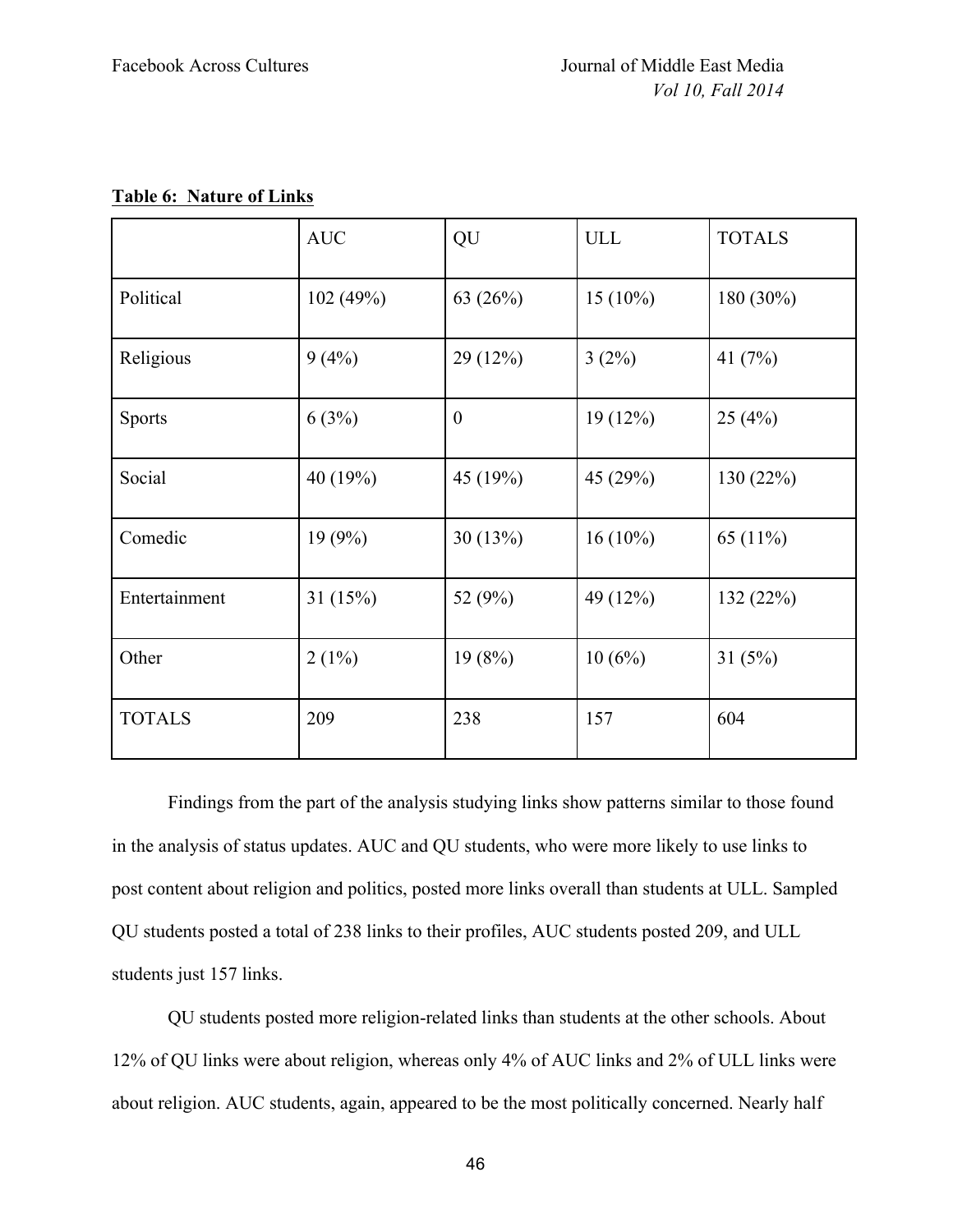(49%) of their links directed page visitors to political content. QU students were also fairly likely to post links to political content; 26% of all QU links were politics-related. Only about 10% of ULL links were about politics. ULL students were the most likely to use links to post "social" information, but students at all three schools did this quite a bit. In all, 29% of ULL links were "social" in nature, compared with 19% each of AUC and QU links. ULL students sometimes posted links to sports-related content, something which was quite rare at the other schools. About 12% of ULL links were about sports, whereas just 3% of AUC links were about sports. QU students did not post any sports-related links. Students at all three schools used the link option to post comedic and other entertainment content. On the AUC profiles, 9% of links were comedyrelated and 15% fell into the "entertainment" category. At QU, 13% of all links directed page visitors to comedic information and 9% to "entertainment." Ten percent of all ULL links were comedy-related and 12% were about other "entertainment."

Nearly all sampled ULL profiles used Facebook profile pictures that featured the account owner, either in a solo shot or as part of a group photograph. In all 76 out of 82 ULL profile pictures contained the account owner. QU and AUC students were much more likely to post symbols and other imagery not representing the account owner as profile pictures. A total of 29 AUC profile pictures showed images of someone (or something) other than the account owner, while the majority of QU profile pictures – 59 out of 82 – did not feature the account owner.

These results, displayed in Table 7, once again point to socio-cultural differences. It is likely that many of the QU female account owners are either uncomfortable with – or perhaps prohibited by family from – posting their own pictures on Facebook. In Egypt, such cultural restrictions are likely not as prominent as they are in the more conservative Qatari society. In Egypt's post-revolution moment, however, images of political realities or political messages are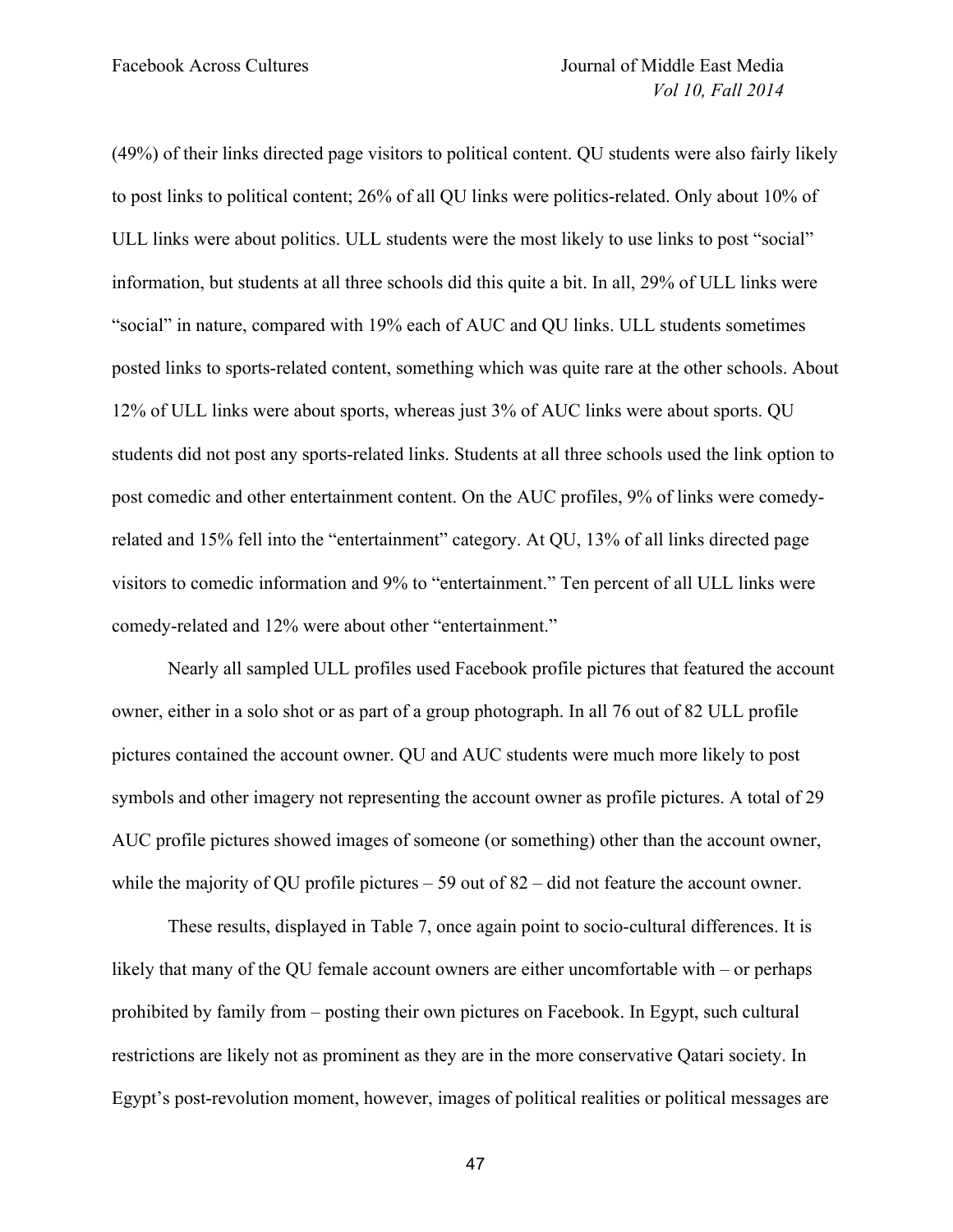often posted as profile pictures. For example, after a tragic January 2012 soccer match in Port Said, after which dozens were brutally killed by thugs, many Egyptian Facebook users posted the Arabic word "Hedad" – an expression of mourning – as their profile pictures. QU student profiles also contained the fewest number of images per profile on average. As table 8 shows, AUC students averaged 435 images and photos per profile, ULL students averaged 468, and QU students just 254.

| <b>SCHOOL</b> | Solo shot | Group shot | Picture not of account owner | <b>TOTALS</b> |
|---------------|-----------|------------|------------------------------|---------------|
| <b>AUC</b>    | 31        | 22         | 29                           | 82            |
| QU            | 18        | 5          | 59                           | 82            |
| ULL           | 32        | 44         | 6                            | 82            |
| <b>TOTALS</b> | 81        | 71         | 94                           | 246           |

**Table 7: Types of Profile Pictures**

 $\chi$ 2 (4, *N* = 246) = 81.91, *p* < .001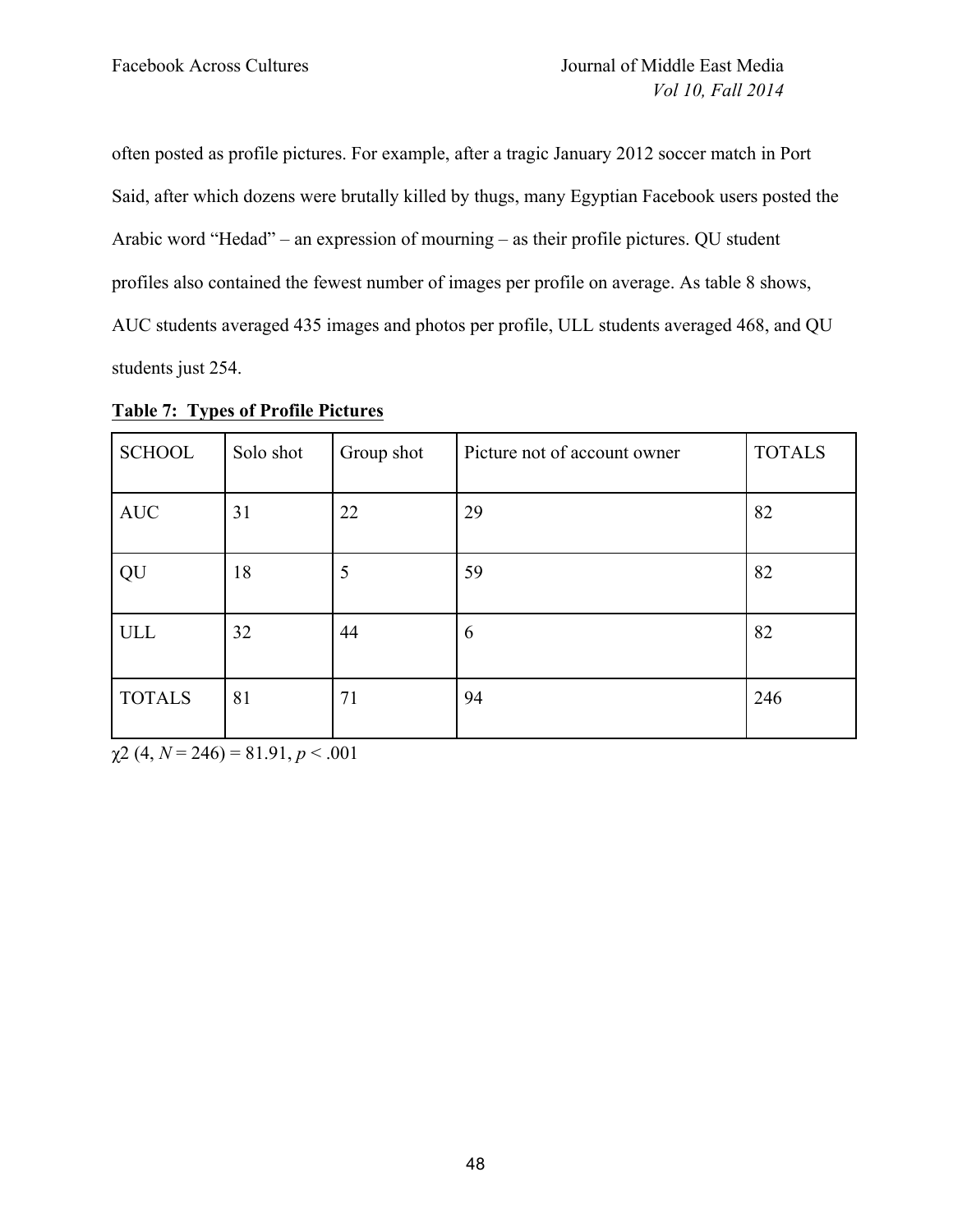| <b>SCHOOL</b> | Average number of photos per user |
|---------------|-----------------------------------|
| $\mbox{AUC}$  | 435                               |
| QU            | 254                               |
| <b>ULL</b>    | 468                               |
| <b>TOTAL</b>  | 386                               |

# **Table 8: Total Number of Photos and Images**

# **Discussion and Conclusion**

Results from this cross-cultural content analysis of Facebook profiles suggest that Facebook can be employed as an online manifestation of real-world circumstances and larger socio-cultural and political realities. Facebook profiles of Middle Eastern students at QU and AUC reflect the more conservative norms in Qatar and Egypt, respectively. For instance, most QU and AUC students either did not list relationship statuses at all, or indicated being "single," while nearly a third of American ULL student profiles opted for the more open "in a relationship" designation. Students in the most socially conservative of the three locations studied here – Qatar – were the most likely to display fake profile names and post profile pictures containing images of something (or someone) other than themselves. Student profiles in the two Muslim-majority societies studied here – Qatar and Egypt – were also the most likely to list a specific religious orientation and to post religious status updates and links.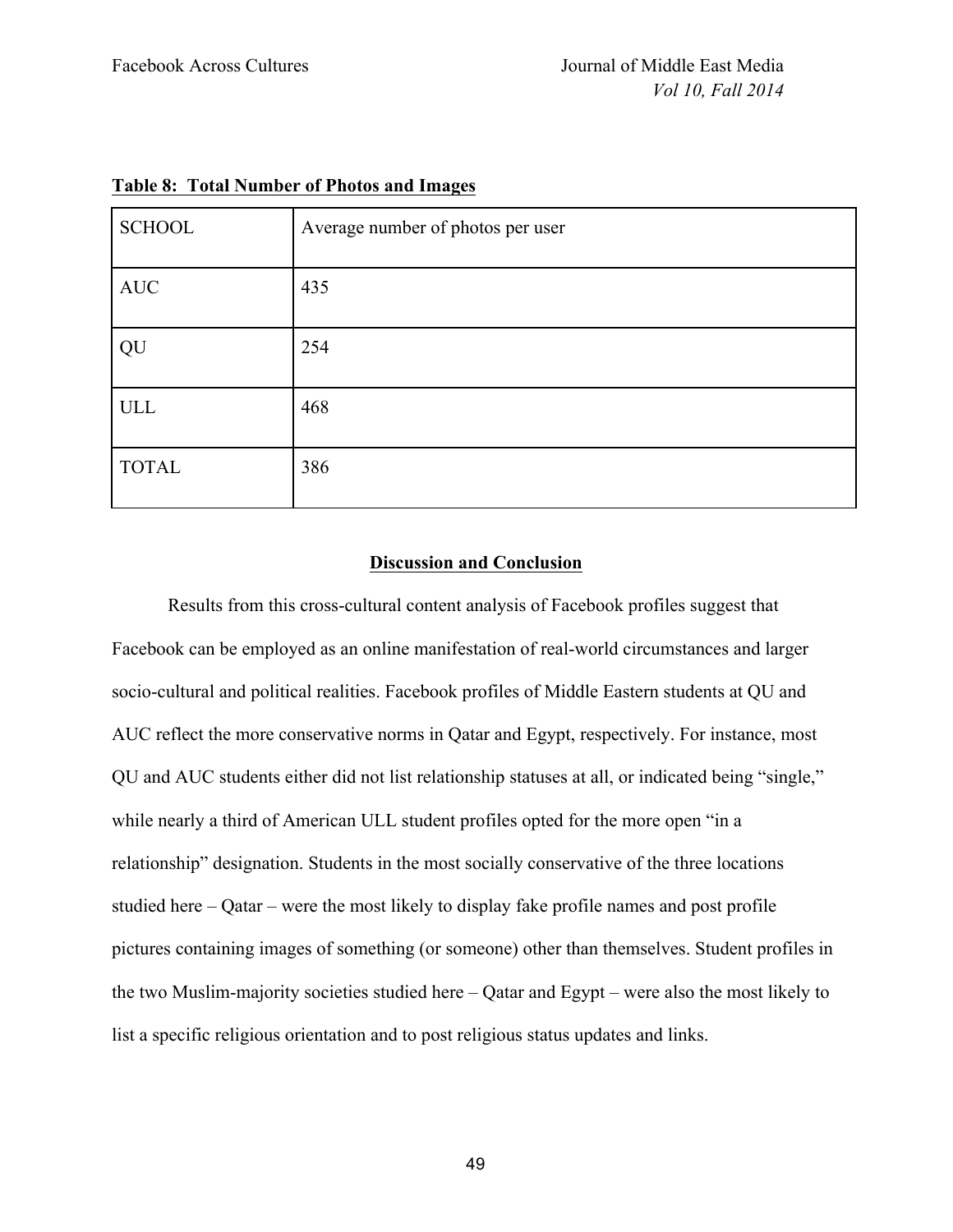Sampled AUC student profiles showed that students at that university use Facebook to express their feelings about the ongoing political tumult in Egypt, further evidence that Facebook can serve as a form of political self-expression. Although not as political as AUC profiles, QU students also regularly used their Facebook profiles to express political opinions and post political information.

ULL student profiles suggest a greater concern with social life and personal activities on the part of the studied American students. The relative lack of concern for political conditions by ULL students is somewhat surprising given the ongoing economic crisis in the United States, the Republican Party Primary race, regional elections, and sweeping Occupy Wall Street protests (which dominated the nation's news during the last quarter of 2011, just before this study was carried out). The Americans tended to downplay religion, which corresponds with the findings of Zhao et al 2008.

The diverse range of content and uses found here suggests that students at all three universities appear to be interested in managing and controlling their online identities, although further research is needed to examine the specific motives for usage. At QU, there appears to be a much more concerted effort to both conceal parts of a user's social identity and present a more conservative image. Students at QU often avoided using personal photographs as profile pictures and using their real names, and also hid their 'friends' lists. QU students were also the most likely to present a religious identity and post religious links and status updates. One might think that, by choosing to use a pseudonym and declining to use an identifying profile photo, Qatari students would make FB more like an anonymous social media network, and therefore engage in more socially-deviant posting, or that their FB identities would depart more from their real-life identities, but that does not seem to be the case. Perhaps this is due to the "anchored" nature of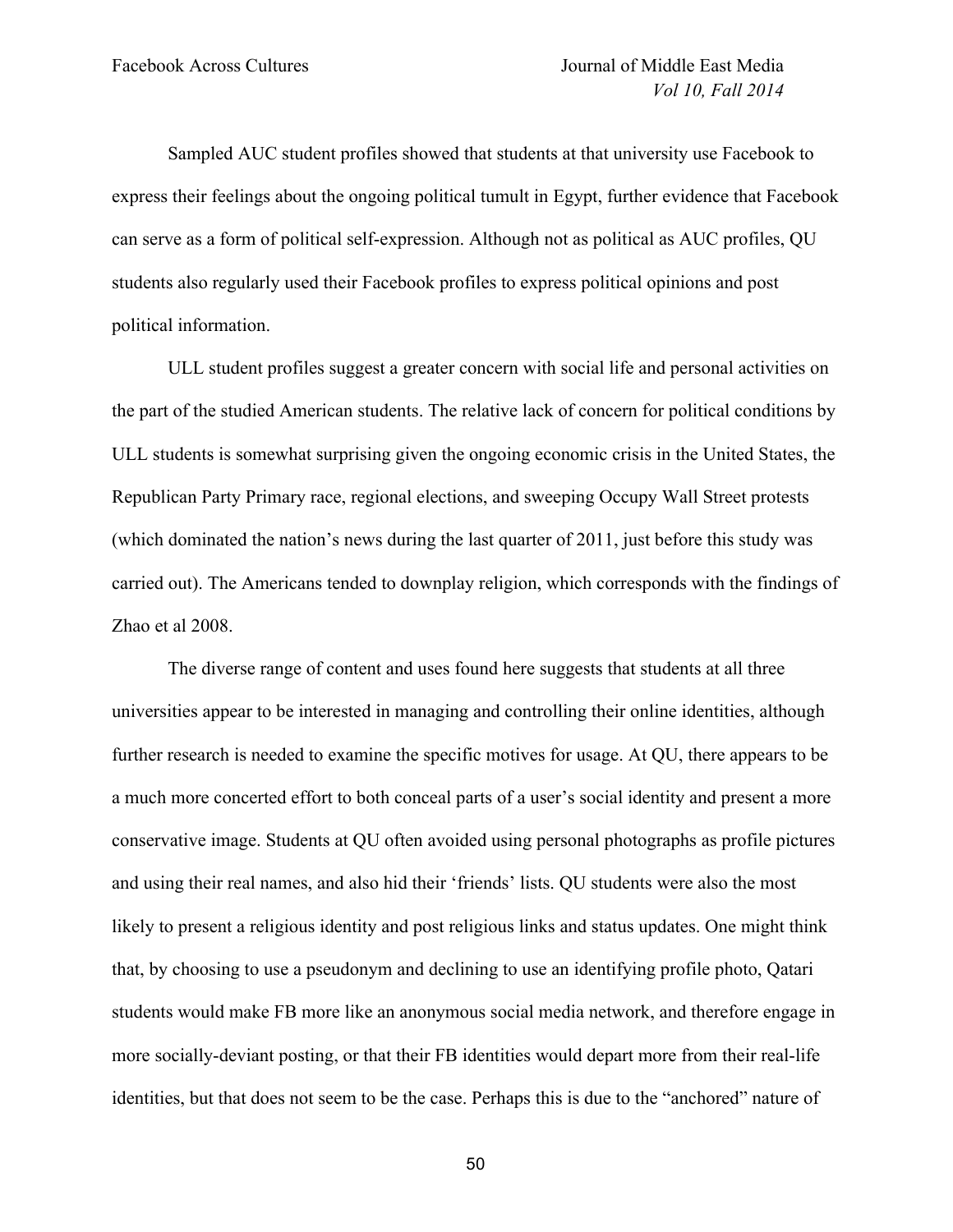FB, in which they are still connected online to people they know in real life, and therefore cannot depart too far. AUC student Facebook pages suggest a concern with constructing politically informed, socially concerned identities. AUC students were far and away the most likely to post political links and status updates, for example. ULL student pages, meanwhile, suggest a more outgoing identity construction process. ULL pages almost always used the real names of account holders and used images of the account holder as profile pictures. ULL students also displayed their 'friend' lists and frequently used status bars to communicate social and personal information.

This study had two notable limitations. First, the Facebook usage patterns identified in this paper cannot be said to be representative of all Facebook users – or even all university Facebook users – in the three countries under study. Although it was not possible in the current research context, future researchers would be wise to employ random sampling, if possible. Second, since Facebook users have the ability to hide at least some types of data from their online friends, it is likely that some content was not taken into account. Hidden Facebook content constitutes an unavoidable problem of data authenticity for researchers attempting to examine Facebook content patterns.

Future researchers would also be wise to carry out qualitative assessments designed to unpack the specific reasons why students in different societies use Facebook in the ways they do, what restrictions they perceive, and how real-world conditions translate to social media. In-depth interviews or focus groups could be used to probe further and provide further insights into quantitative data.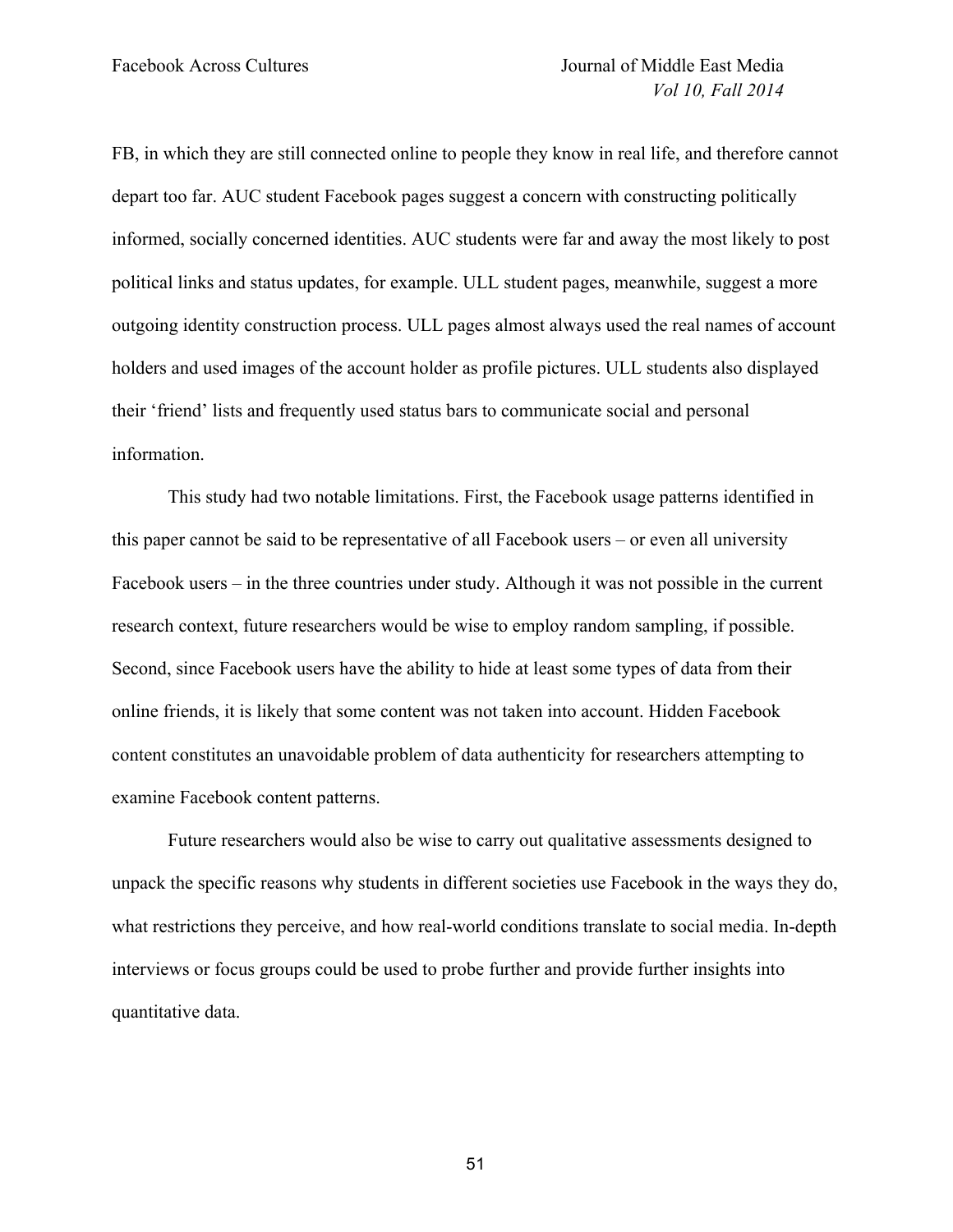# **References**

- Al-Hamar, M., Dawson, R., Guan, L. (2010). 'A culture of trust threatens security and privacy in Qatar,' paper presented at 2010 IEEE International Conference on Computer and Information Technology.
- American University in Cairo. "History."American University in Cairo. Available at: http://www.aucegypt.edu/about/History/Pages/history.aspx
- Auter, P., and El Karhili, N. (2012) 'Uses and Gratifications of Arab and Muslim-Oriented Facebook Pages in the U.S.: A Survey of Current Users,' paper presented at Saudi Association for Media & Communication 6th Annual Forum: Social Media and Public Opinion, Riyadh, April.
- Beck, M. (2013). 'The July 2013 Military Coup in Egypt: One normative Clarification and Some Empirical Issues.' *Center for Mellemostudier.*
- Bermack, E. (1989) 'Effect of Telephone and Face-to-Face Communication on Rated Extent of Self-Disclosure by Female College Students', *Psychological Reports* 65: 259-267.
- Chen, G. (1995) 'Differences in Self-Disclosure Patterns Among Americans versus Chinese: A Comparative Study', *Journal of Cross-Cultural Psychology* 26(1): 84-91.
- Croucher, S. M., Faulkner, S. L, Oommen, D., and Long, B. (2010) 'Demographic and Religious Differences in the Dimensions of Self-Disclosure among Hindus and Muslims in India', *Journal of Intercultural Communication Research,* 39(1): 29-48.
- Dennis, E. E., Martin, J. D., and Wood, R. (2013, November 17). *Media use in the Middle East: An eight nation survey.* Retrieved from http://menamediasurvey.northwestern.edu.
- Dindia, K., and Allen, M. (1992) 'Sex Differences in Self-Disclosure: A Meta-Analysis', *Psychological Bulletin* 112(1): 106-124.
- Ellison, N., Heino, R., & Gibbs, J. (2006). Managing impressions online: Self-presentation processes in the online dating environment. *Journal of Computer-Mediated Communication,* 11(2).
- Gibbs, J. L., Ellison, N. B., & Heino, R. D. (2006). Self-presentation in online personals: The role of anticipated future interaction, self-disclosure, and perceived success in Internet dating. *Communication Research*, 33(2), 152–177.

Goffman, E. (1959). *The presentation of self in everyday life.* New York: Doubleday.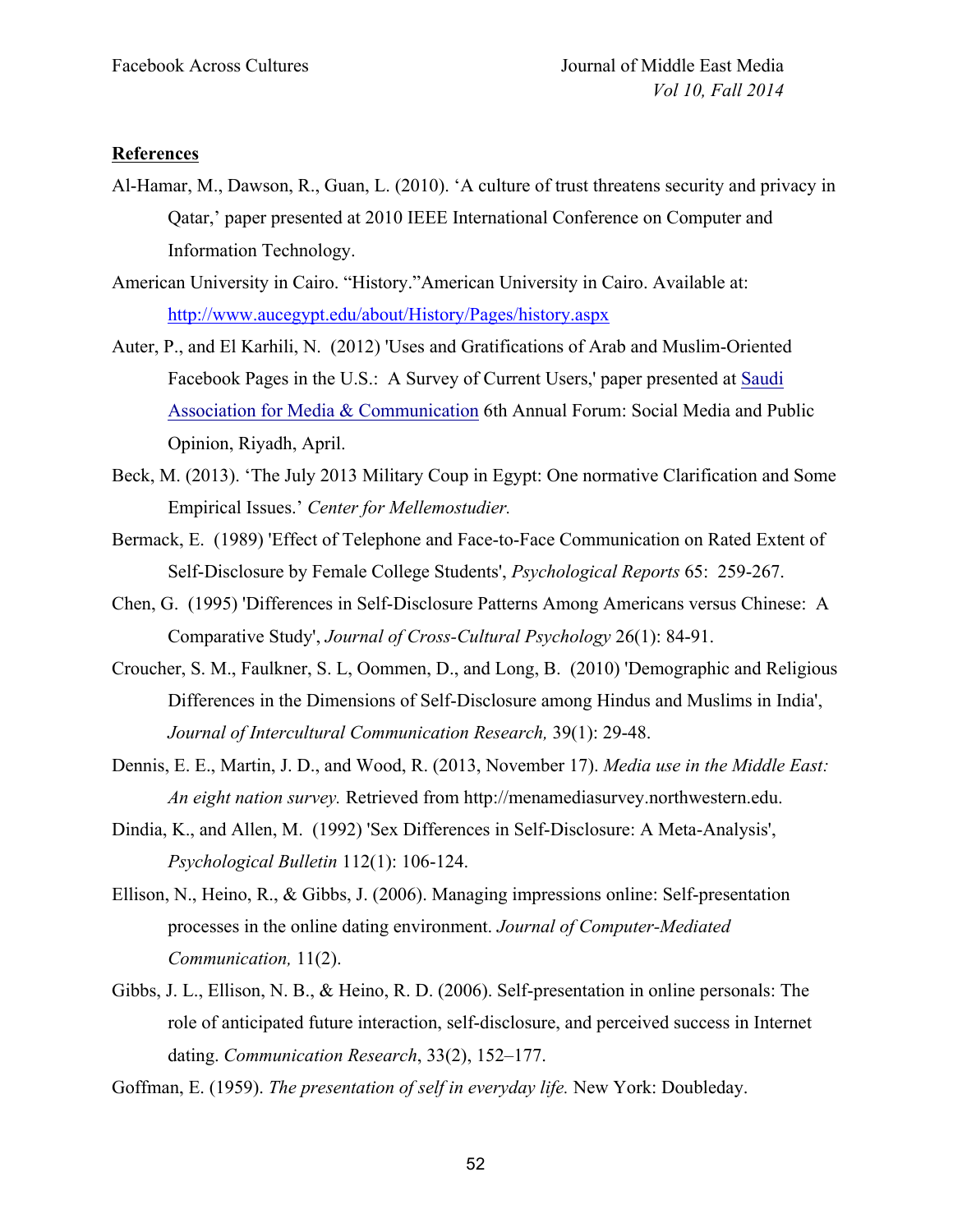Haber, P., & Getz, C. (2011). 'Developing Intercultural Competence in Future Student Affairs Professionals through a Graduate Student Global Study Course to Doha, Qatar.' *Catholic Education: A Journal of Inquiry and Practice*, 14(4). Retrieved from http://digitalcommons.imu.edu/ce/vol14/iss4/7

Hall, E. T. (1976). *Beyond Culture.* New York: Anchor Books.

- Harvard University Institute of Politics. 'Groundbreaking Report Released on Educating America's Youth for Civic & Political Participation.'
- Hashemi, N. (2009). *Islam, Secularism and Libeal Democracy: Toward a Democratic Theory for Muslim Societies.* New York: Oxford University Press. Available at: http://www.iop.harvard.edu/groundbreaking-report-released-educatingamerica%E2%80%99s-youth-civic-political-participation
- Hedley, A. (1998) 'Technological Diffusion or Cultural Imperialism? Measuring the Information Revolution', *International Journal of Comparative Sociology* 39(2): 198-212.
- Heine, C. (2013, November 17) 'Facebook Says It Has 101 Million Daily Mobile U.S. Users' *Adweek*. Available at: http://www.adweek.com/news/technology/facebook-says-it-has-101-million-daily-mobile-us-users-151838
- Hofstede, G. (1980). *Culture's Consequences: International Differences in Work-Related Values.* Beverly Hills, CA: Sage Publications.
- Janofsky, A. I. (1971) 'Affective Self-Disclosure in Telephone versus Face to Face Interviews', *Journal of Humanistic Psychology* 11(1): 93-103.
- Jourard, S., and Friedman, R. (1970) 'Experimenter-Subject "Distance" and Self-Disclosure', *Journal of Personality and Social Psychology* 15(3): 278-282.
- Jourard, S. M., and Lasakow, P. (1958) 'Some Factors in Self-disclosure', *Journal of Abnormal and Social Psychology* 56(1)*,* 91-98.
- Lewis, B. (2002). *What Went Wrong? The Clash Between Islam and Modernity in the Middle East.* New York: Perennial.
- Moini, J. S., Bikson, T. K., New, C. R., & DeSisto, L. (2009). *The Reform of Qatar University.* Rand Corporation.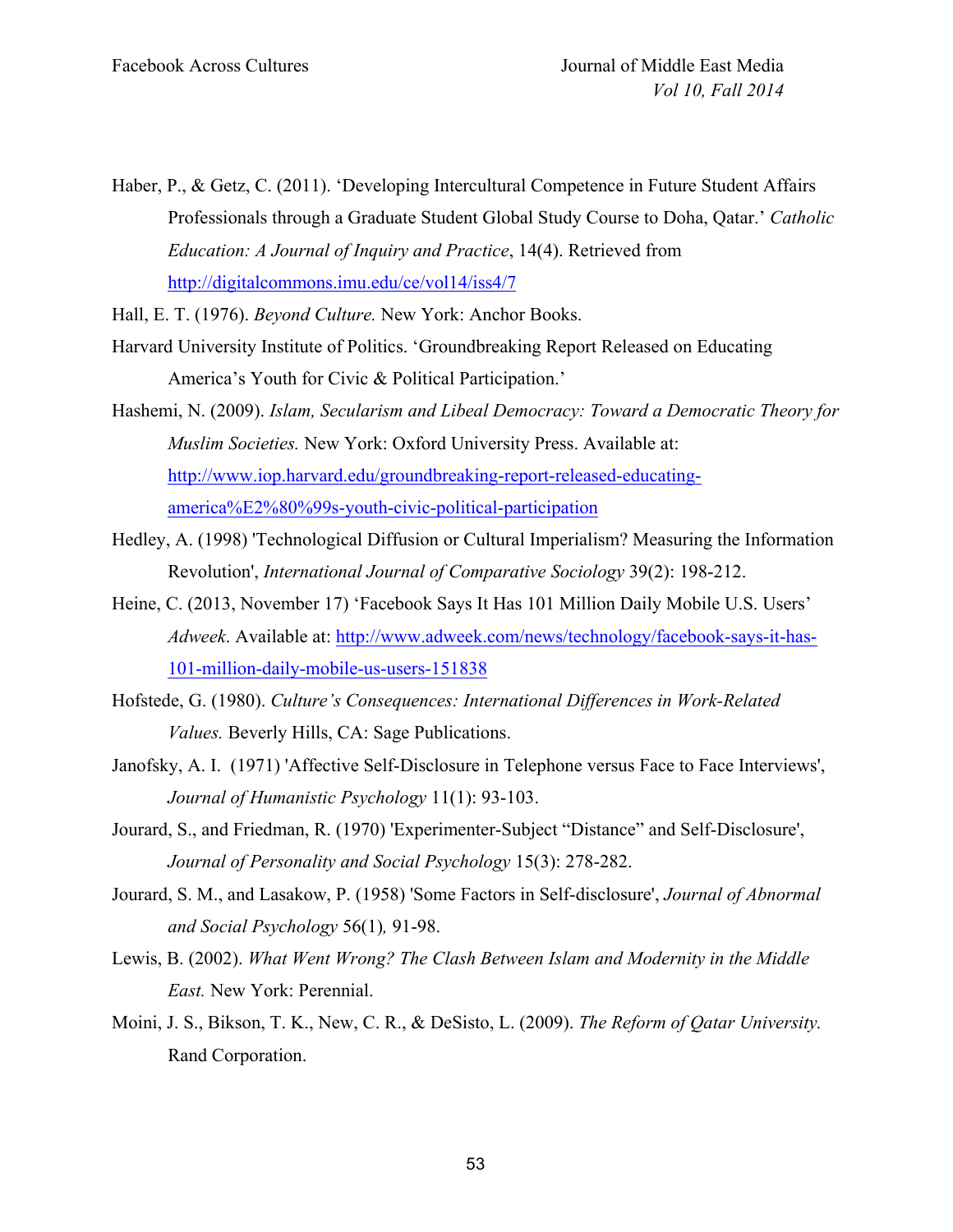- Morton, T. L. (1978) 'Intimacy and Reciprocity of Exchange: A Comparison of Spouses and Strangers', *Journal of Personality and Social Psychology* 36, 71-81.
- Mowlana, H. (1995) 'The Communications Paradox: Globalization May Be Just Another Word for Western Cultural Dominance', *Education Foundation for Nuclear Science.*
- Mulcahy, G. A. (1973) 'Sex Differences in Patterns of Self-Disclosure Among Adolescents: A Developmental Perspective', *Journal of Youth and Adolescence,* 2(4): 343-356.
- Norris, P., and Inglehart, R. F. (2012) 'Muslim Integration into Western Cultures: Between Origins and Destinations', *Political Studies,* 60(2): 228-251.
- Parnell, J. A., & Hatem. T. (2002). 'Cultural Antecedents of Behavioural Differences Between American and Egyptian Managers.' *Journal of Management Studies*, 36(3): 399-418.
- Pearce, W.B., and Sharp, S.M. (1973) 'Self-Disclosing Communication', *Journal of Communication,* 23, 409-425.
- Riffe, D., Lacy, S., and Fico, F.G. (2005) *Analyzing Media Messages: Using Quantitative Content Analysis in Research, 2nd ed*. Mahwah, NJ: Erlbaum.
- Roy, S. K. (2008) 'Determining Uses and Gratifications for Indian Internet users', *Case Studies in Business, Industry and Government Statistics,* 2(2): 78-92, URL (Consulted December 22, 2011): http://legacy.bentley.edu/csbigs/documents/roy.pdf
- Roy, S. (2012) 'Multiple 'Faces' of Indian Identity: A Comparative Critical Analysis of Identity Management on Facebook by Asian Indians Living in India and the US', *China Media Research* 8(4): 6-14.
- Schiller, H. I. (1989) *Culture Inc*.: *The Corporate Takeover of Public Expression*. New York: Oxford University Press.
- Schiller, H. I. (1991) 'Not Yet the Post-Imperialist Era', *Critical Studies in Mass Communication* 8, 13-28.
- Schug, J., Yuki, M. and Maddux, W. (2010) 'Relational Mobility Explains Between- and Within-Culture Differences in Self-Disclosure to Close Friends', Psychological Science 21(1): 1471-1478, URL (Consulted December 28, 2011):
- http://eprints.lib.hokudai.ac.jp/dspace/bitstream/2115/47193/1/PS21-10\_1471-1478.pdf Shoemaker, P. M. (2003) 'Intercoder Reliability', URL (Consulted February 18, 2012):
- http://www.docstoc.com/docs/22024930/INTERCODER-RELIABILITY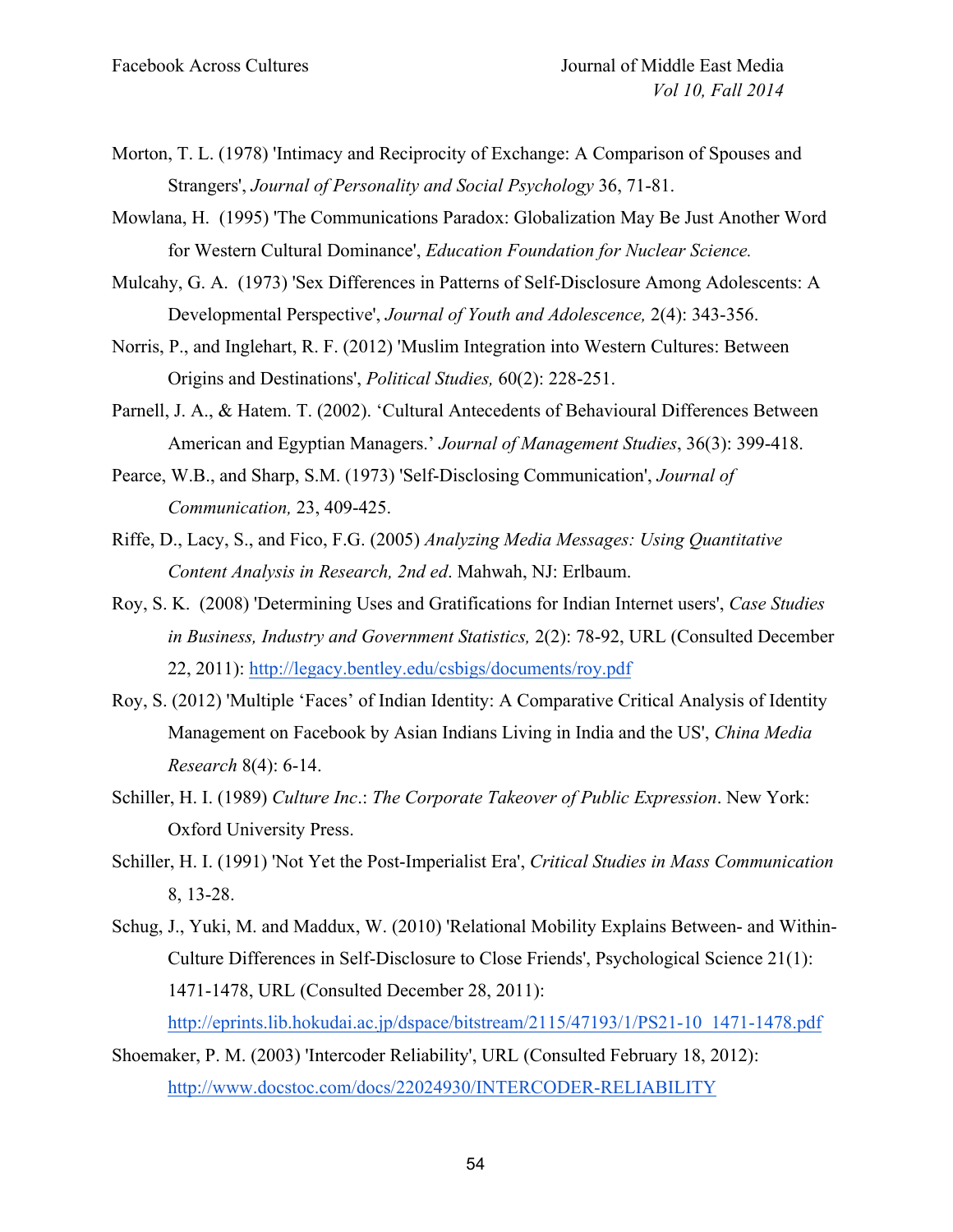- Somin, I. (2013). *Democracy and Political Ignorance: Why Smaller Government is Smarter.* Stanford, CA: Stanford University Press.
- Smith, A., Segall, S., & Cowley, S. (2012) 'Facebook reaches one billion users', updated October 4, URL (Consulted February 9, 2013): http://money.cnn.com/2012/10/04/technology/facebook-billion-users/index.html
- Smith, C. (2013, Nov 16). '7 Statistics about Facebook Users that Reveal Why it's Such a Powerful Marketing Platform.' Available at: http://www.businessinsider.com/a-primeron-facebook-demographics-2013-10
- Tang, D., Chou, T., Drucker, N., Robertson, A., Smith, W. C., and Hancock, J. T. (2011). 'A tale of Two Languages: Strategic Self-Disclosure via Language Selection on Facebook,' paper presented at CSCW '11 Proceedings of the ACM 2011 Conference on Computer Supported Cooperative Work, Hangzhou, March.
- Taylor, T., & Mendelsohn, B. (2013). *The Praxis of Purity: A Multi-Causal Analysis of Salafi Politicization in Egypt.* Unpublished BA thesis. Haverford College.
- Tomlinson, J. (1991). *Cultural Imperialism*. Baltimore: The Johns Hopkins University Press.
- *Turkle, S. (1995). Life on the screen: Identity in the age of the Internet. New York: Simon &* Schuster.
- *The Economist*. (2010, July 22) 'Social networks and statehood: The future is another country', URL (Consulted December 22, 2011): http://www.economist.com/node/16646000
- University of Louisiana at Lafayette. 'University History: General.' University of Louisiana at Lafayette. Available at: http://anisette.ucs.louisiana.edu/AboutUs/History/General.shtml
- Valtysson, B. (2012) 'Facebook as a Digital Public Sphere: Processes of Colonization and Emancipation', *Cognition, Communication, and Co-operation* 10(1): 77-91.
- Valbjorn, M. (2012). 'Upgrading Post-democratization Studies: Examining a Re-Politicized Arab World in a Transition to Somewhere.' *Middle East Critique*, 21(1): 25-35.
- Watt, S. E., Lea, M., and Spears, R. (2002) 'How Social is Internet Communication? A Reappraisal of Bandwidth and Anonymity Effects', In S. Woolgar (eds) *Virtual society? Technology, Cyberbole, Reality,* pp. 61-77. New York: Oxford University Press.
- Wolfson, K. and Pearce, W. B. (1989) 'A Cross-Cultural Comparison of the Implications of Self-Disclosure on Conversational Logics', *Communication Quarterly,* 31(3): 249-256.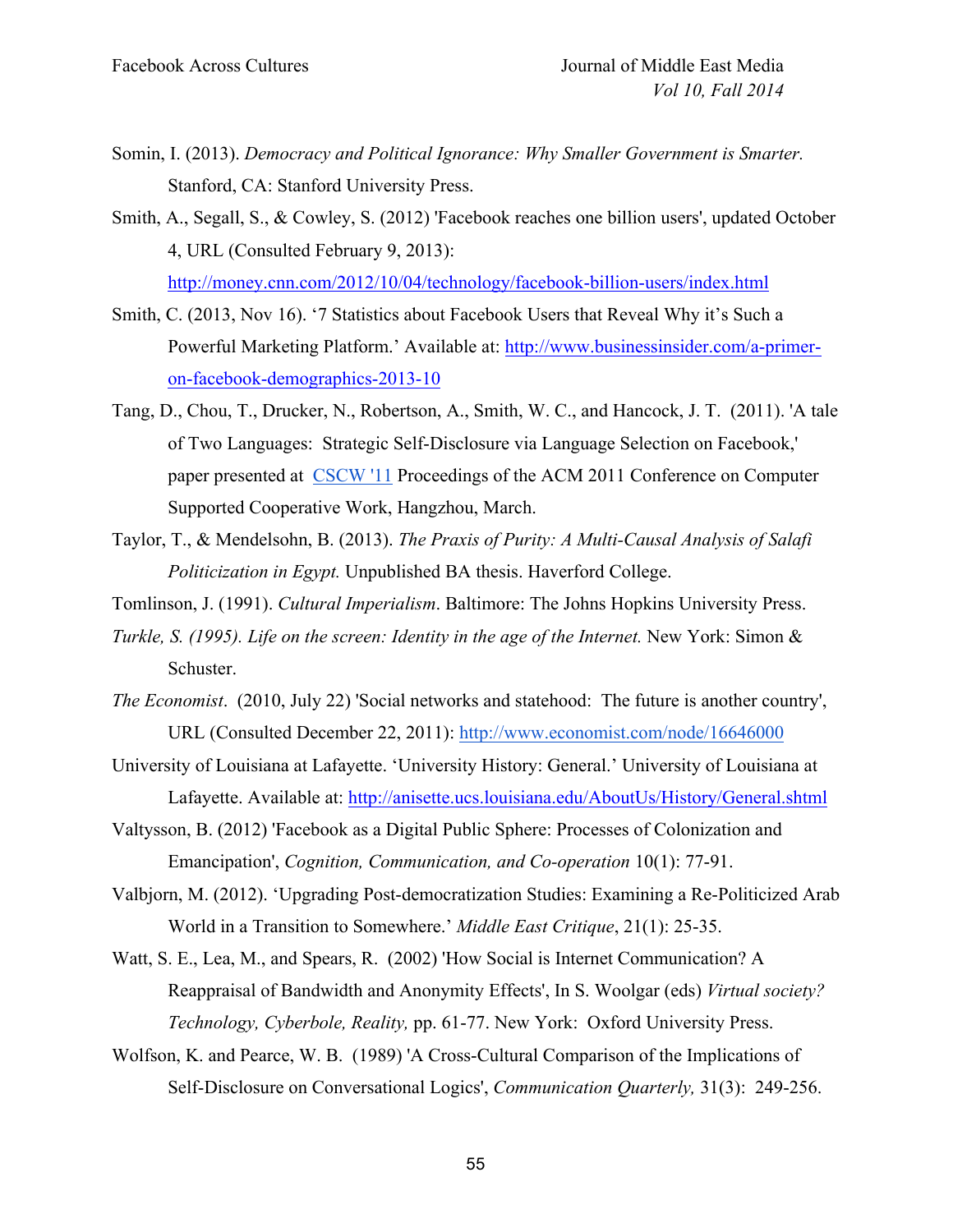- Woltering, R. (2013). 'Unusual Suspects: 'Ultras' as Political Actors in the Egyptian Revolution.' *Arab Studies Quarterly*, 35(3): 290-304.
- Yurchisin, J., Watchravesringkan, K., & McCabe, D. B. (2005). An exploration of identity recreation in the context of Internet dating. *Social Behavior and Personality*, 33(8), 735– 750.
- Zhao, S., Grasmuck, S., & Martin, J. (2008) Identity construction on Facebook: Digital empowerment in anchored relationships. *Computers in Human Behavior*, 24 1816–1836.
- Zhao, C., and Jiang, G. (2011) 'Cultural Differences on Visual Self Presentation Through Social Networking Site Profile Images', paper presented at CHI 2011: Proceedings of the 2011 Annual Conference on Human factors in Computing Systems, Vancouver, British Columbia, May.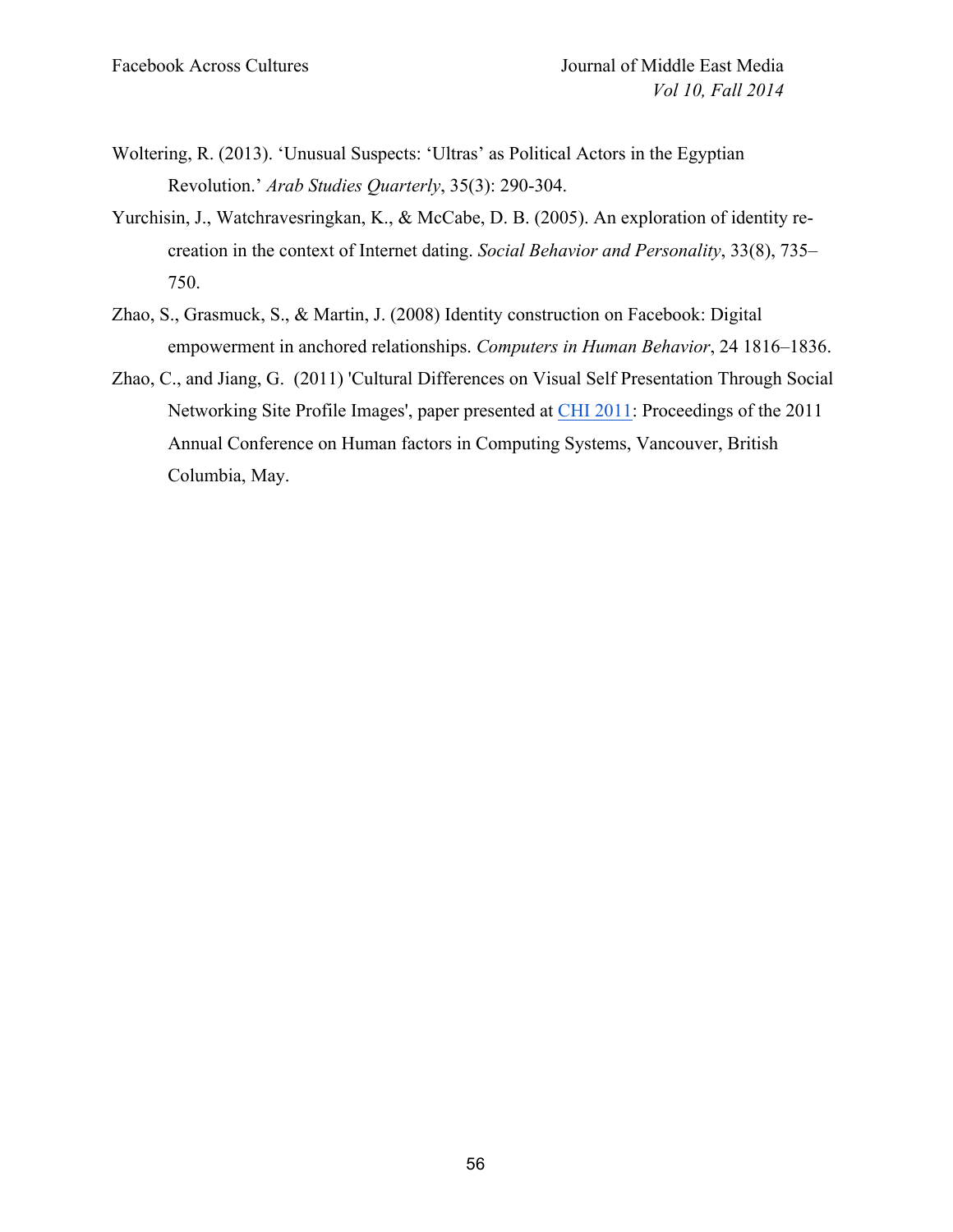# **Appendix**

# CODING SHEET

- 1. What University affiliation is listed?
- a. AUC
- b. ULL
- c. QU
- d. Not clear
- e. Other \_\_\_\_\_\_\_\_\_\_\_\_\_\_
- 2. What is the account owner's nationality?
- a. Egyptian
- b. American
- c. Qatari
- d. Other
- e. Not Listed
- 3. Is the account owner a male or female?
- a. Male
- b. Female
- 4. Is a birth year mentioned?
- a. Yes
- b. No
- 5. What is the relationship status indicated by the account owner?
- a. Single
- b. In a relationship
- c. Engaged
- d. Married
- e. It's complicated
- f. In an open relationship
- g. Widowed
- h. Separated
- i. Divorced
- j. Not listed
- 6. Is there an employment history?
- a. Yes
- b. No
- 7. Does the name listed on the profile appear real?
- a. Yes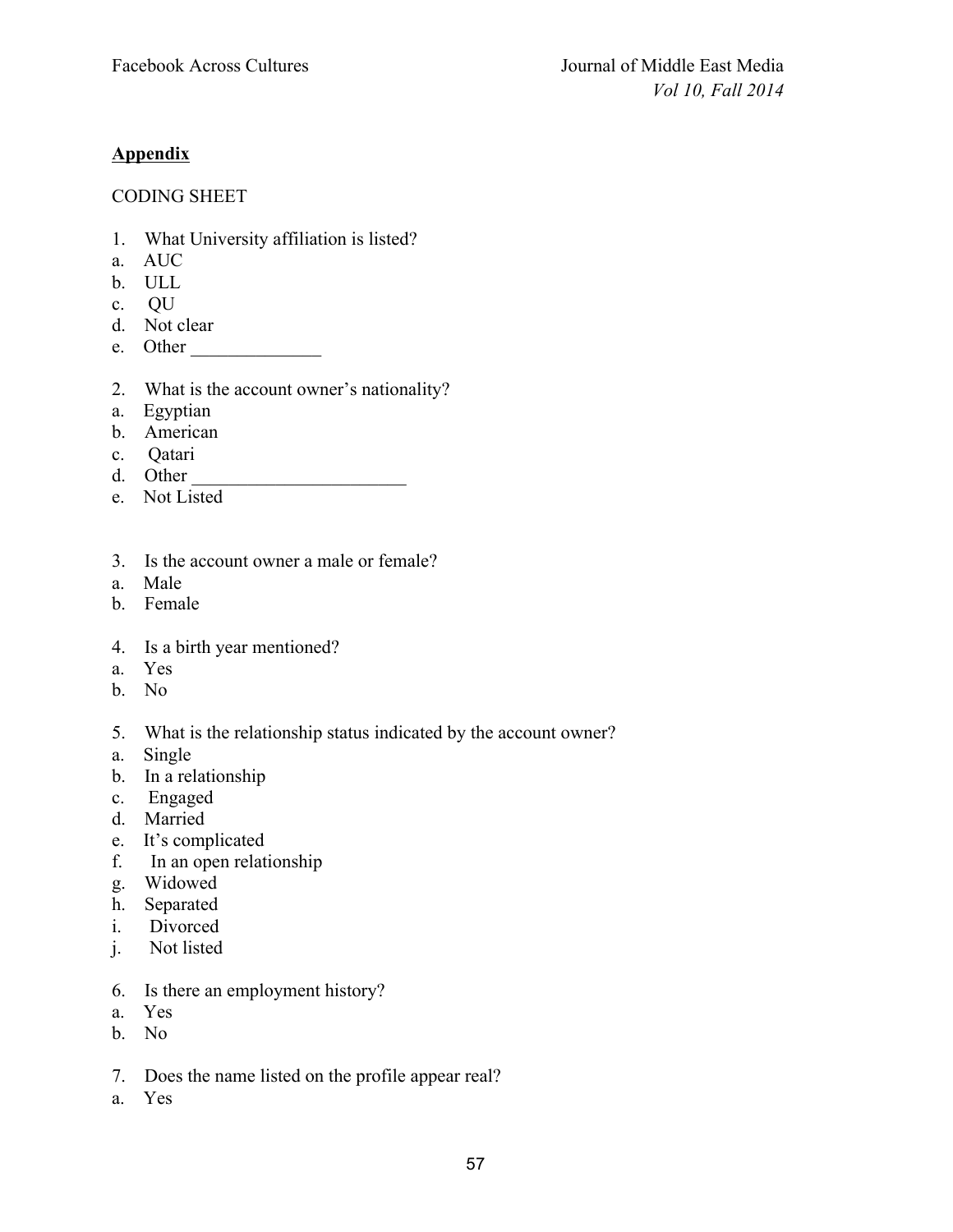b. No

8. How many friends does the account owner have?

- 9. What is the religious affiliation?
- a. Muslim
- b. Christian
- c. Jewish
- d. Bhuddist
- e. Hindu
- f. Atheist
- g. Other
- h. Not listed

10. What is the nature of the account owner's most recent status update?

- a. Political
- b. Religious
- c. Sports related
- d. Social (info about or directed to friends, social events, or songs)
- e. Comedic
- f. Personal state/feeling
- g. Personal activity
- h. Other
- i. None
- 11. What is the nature of the account owner's second most recent status update?
- a. Political
- b. Religious
- c. Sports related
- d. Social (info about or directed to friends, social events, or songs)
- e. Comedic
- f. Personal state/feeling
- g. Personal activity
- h. Other  $\qquad \qquad$
- i. None
- 12. What is the nature of the account owner's third most recent status update?
- a. Political
- b. Religious
- c. Sports related
- d. Social (info about or directed to friends, social events, or songs)
- e. Comedic
- f. Personal state/feeling
- g. Personal activity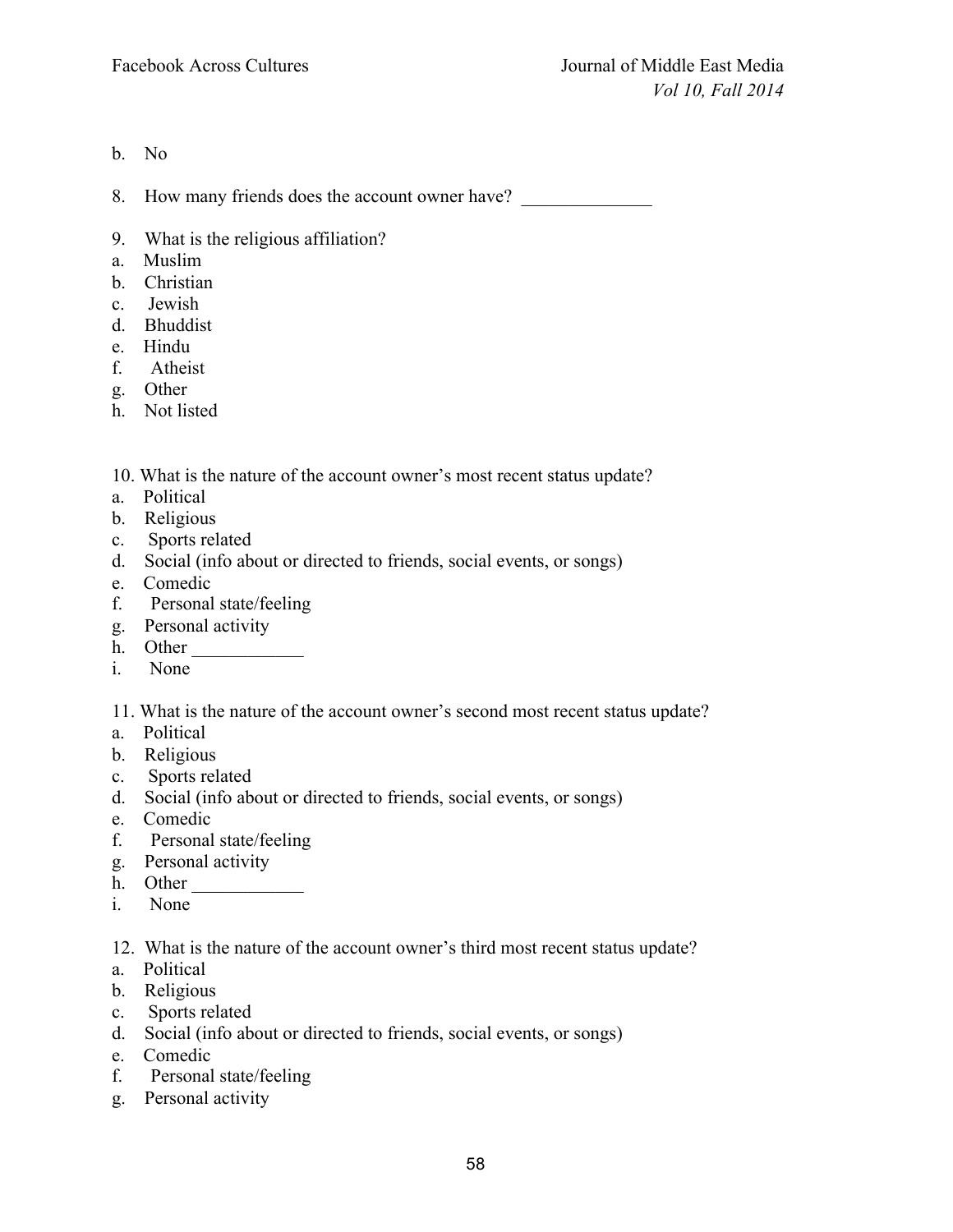- h. Other
- i. None

13. What is the nature of the account owner's most recent non-status (video or article link) wall post?

- a. Political
- b. Religious
- c. Sports related
- d. Social
- e. Comedic
- f. Entertainment
- g. Other \_\_\_\_\_\_\_\_\_\_\_
- h. None
- 14. What is the nature of the account owner's second most recent non-status (video or article link) wall post?
- a. Political
- b. Religious
- c. Sports related
- d. Social
- e. Comedic
- f. Entertainment
- g. Other \_\_\_\_\_\_\_\_\_\_\_
- h. None
- 15. What is the nature of the account owner's third most recent non-status (video or article link) wall post?
- a. Political
- b. Religious
- c. Sports related
- d. Social
- e. Comedic
- f. Entertainment

\_\_\_\_\_\_\_\_\_\_\_\_\_\_\_\_\_\_\_\_\_\_\_\_\_

- g. Other \_\_\_\_\_\_\_\_\_\_\_
- h. None

16. How many status updates has the person posted in the last 30 days?

a. Solo shot of what appears to be the account owner

c. Image does not appear to contain the account owner

<sup>17.</sup> What is the nature of the current profile picture?

b. Group shot which appears to include the account owner